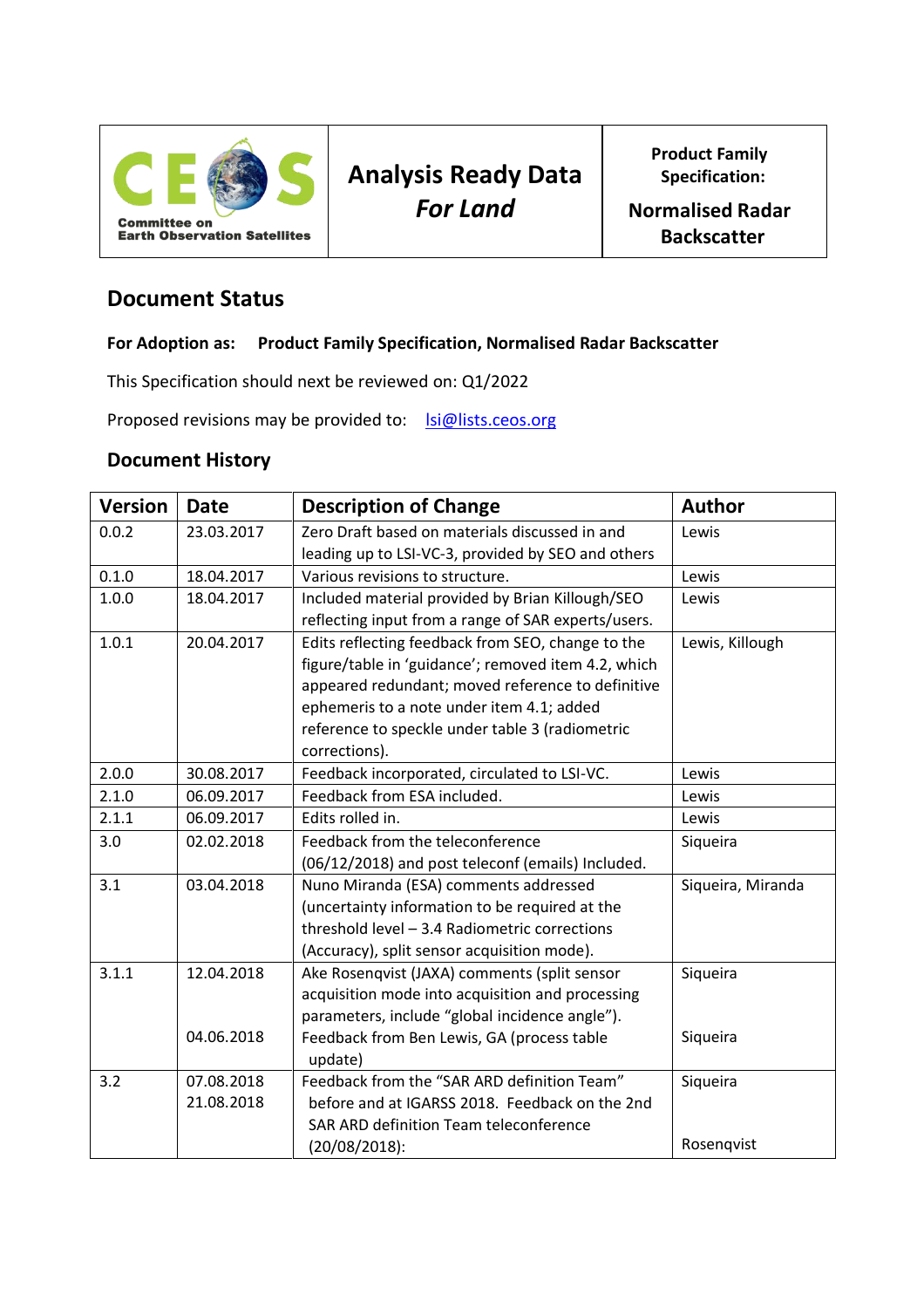|       |            | add a sentence on 1.19 that the radiometric                                                        |                                   |
|-------|------------|----------------------------------------------------------------------------------------------------|-----------------------------------|
|       |            | performance metadata should be provided for                                                        |                                   |
|       |            | each of the polarization channel when available                                                    |                                   |
| 3.2.1 | 14.12.2018 | Clarification about per pixel NESZ provision for each                                              | Chapman                           |
|       |            | channel when noise removal is implemented.                                                         |                                   |
| 3.2.2 | 05.02.2019 | Abstract updated, metadata definition added and                                                    | Rosenqvist,                       |
|       |            | v3.2.2 shared with LSI-VC list and LSI-VC-7                                                        | Charbonneau &                     |
|       |            | participants.                                                                                      | Siqueira                          |
| 3.2.3 | 27.05.2019 | Formatting and verbiage updated for consistency.                                                   | Metzger                           |
| 4.0   | 02.03.2019 | Version endorsed at LSI-VC7 meeting (14Feb 2019)                                                   | LSI-VC-7                          |
|       |            | with minor amendments to address feedback from                                                     |                                   |
|       |            | the SAR Definition Team.                                                                           |                                   |
| 4.1   | 06.26.2019 | Added self-assessment columns                                                                      | Bontje                            |
| 4.2   | 20.12.2019 | Integrated review at ESRIN CEOS WGCV SAR                                                           | Rosenqvist, Small,                |
|       |            | meeting.                                                                                           | Chapman, Meyer,                   |
|       |            |                                                                                                    | Lavalle, Miranda,                 |
|       |            |                                                                                                    | Thankappan,                       |
|       |            |                                                                                                    | Tadono, Zhou                      |
| 4.3   | 11.01.2020 | Integrated experiences with polarimetric document                                                  | Small, Rosenqvist,                |
|       |            | and clarified metadata descriptions for source data                                                | Charbonneau &                     |
|       |            | and products. Metadata specifications as separate                                                  | Zhou                              |
|       |            | document.                                                                                          |                                   |
| 4.4   | 12.01.2020 | Single-source and Multi-source cases tentatively as                                                | Small & Rosenqvist                |
|       |            | separate documents.                                                                                |                                   |
| 4.5   | 06.02.2020 | 2.3 Scattering Area Image added                                                                    | Small, Rosenqvist                 |
|       |            |                                                                                                    | Charbonneau, Yuan,                |
|       |            |                                                                                                    | Dadamia, Zhou &                   |
|       |            |                                                                                                    | Kellndorfer                       |
| 4.6   | 18.02.2020 | Simple mosaic multi-source case tentatively added                                                  | Rosenqvist                        |
|       |            | to single document. Separate multi-source case still                                               |                                   |
|       |            | in development and alignment with POL v.2.7                                                        |                                   |
| 4.7   | 13.03.2020 | Update to 4.4 Gridding Convention                                                                  | Small, Kellndorfer,               |
|       |            |                                                                                                    | Rosenavist &<br>Charbonneau       |
|       |            |                                                                                                    |                                   |
| 4.8   | 23.04.2020 | Definitions: Revised CARD4L Acronym for<br>$\bullet$<br>Interferometric Radar from "IR" to "InSAR" | Thankappan,<br>Rosenqvist, Small, |
|       | 10.05.2020 | Item 3.2. Name change from "Backscatter<br>$\bullet$                                               | Charbonneau                       |
|       |            | conversion" to "Scaling conversion"                                                                |                                   |
|       |            |                                                                                                    |                                   |
| 4.9   | 12.05.2020 | Items 1.2 & 2.1: Aligned Target requirements<br>$\bullet$                                          | Rosenqvist, Labahn                |
|       |            | with the SR 4.2 PFS and added NRB Metadata                                                         |                                   |
|       |            | <b>Specification as Target</b>                                                                     | Rosenqvist,                       |
|       |            | Document history editorial                                                                         | Chapman, Labahn                   |
| 5.0   | 12.05.2020 | PFS endorsed at LSI-VC-9, meeting #3                                                               | LSI-VC-9                          |
| 5.1   | 03.03.2021 | Proposed changes after Feb. 2021 telecon                                                           | Small, Charbonneau                |
| 5.2   | 14.04.2021 | Item 1.7.7: Text clarification<br>$\bullet$                                                        | Rosenqvist, Logan,                |
|       |            | Item 2.3: Move to Target<br>$\bullet$                                                              | Charbonneau, Zhou,                |
|       |            | Item 2.9: Added new per-pixel metadata:<br>$\bullet$                                               | Small, Chapman,                   |
|       |            | Resampled DEM (Target)                                                                             | Kellndorfer, Yuan,                |
|       |            |                                                                                                    |                                   |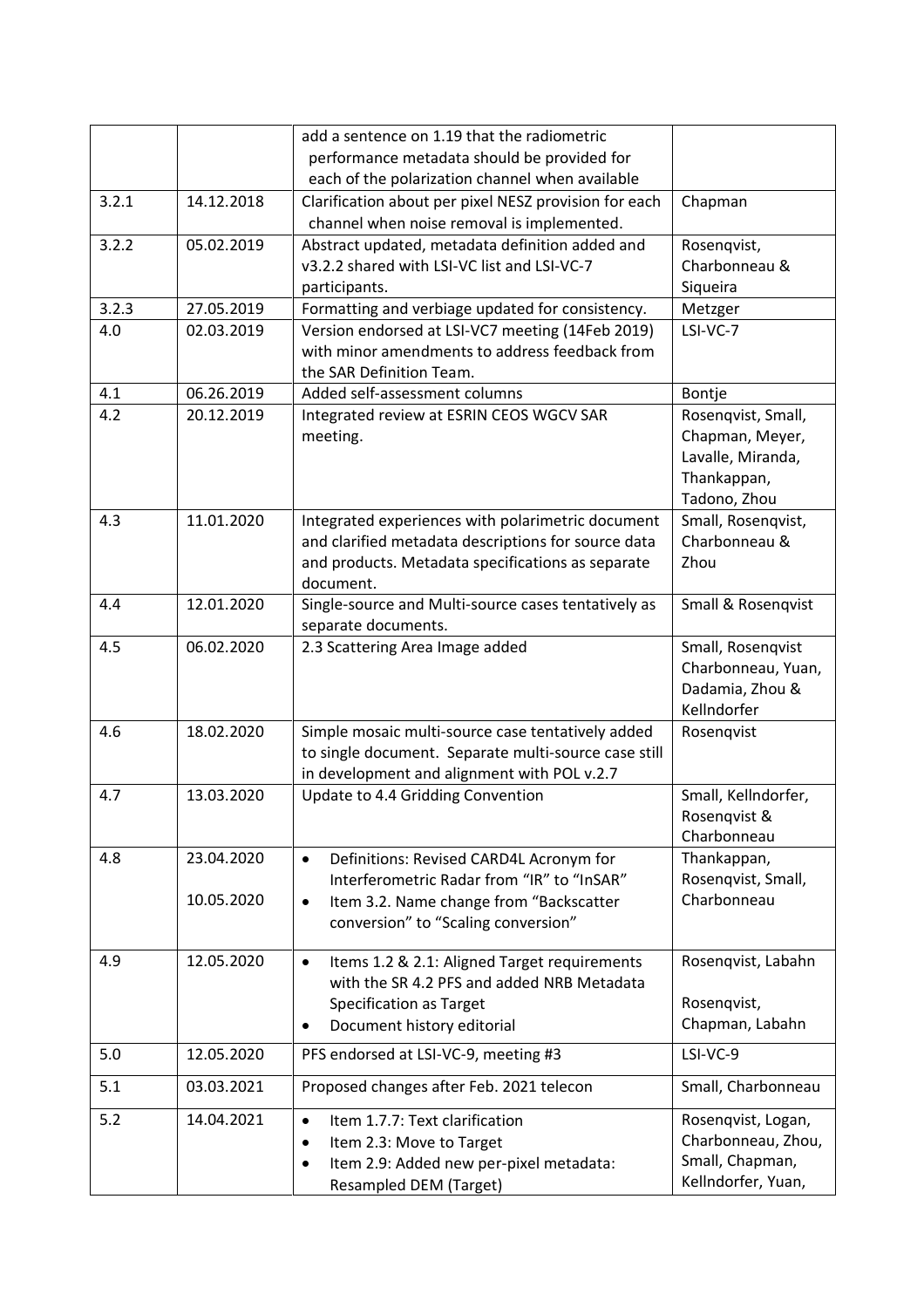|        |                                        |                                                                                                                                                                                                                                                                                                                                                                                                                                                                                                                                                                                                                                                                                                                                                                                                                                                                                                                                                                                             | Repse,<br>Truckenbrodt,<br>Tadono, Albinet                                                                                      |
|--------|----------------------------------------|---------------------------------------------------------------------------------------------------------------------------------------------------------------------------------------------------------------------------------------------------------------------------------------------------------------------------------------------------------------------------------------------------------------------------------------------------------------------------------------------------------------------------------------------------------------------------------------------------------------------------------------------------------------------------------------------------------------------------------------------------------------------------------------------------------------------------------------------------------------------------------------------------------------------------------------------------------------------------------------------|---------------------------------------------------------------------------------------------------------------------------------|
| 5.3    | 03.05.2021                             | Item 1.6.6: Move source data looks to Target<br>$\bullet$<br>Item 1.7.1: Product Level and Product ID<br>$\bullet$<br>information requirement removed<br>Item 1.7.5: Two corners sufficient<br>$\bullet$<br>Item 2.3, 2.4: move proposed new descriptive<br>$\bullet$<br>text to forthcoming "Educational resources"<br>document                                                                                                                                                                                                                                                                                                                                                                                                                                                                                                                                                                                                                                                            | Rosenqvist, Logan,<br>Charbonneau, Zhou,<br>Small, Chapman,<br>Kellndorfer, Yuan,<br>Repse,<br>Truckenbrodt,<br>Tadono, Albinet |
| 5.4    | 20.05.2021<br>08.08.2021               | Item 4.3: Geolocation accuracy requirement<br>$\bullet$<br>(Threshold) relaxed as per LSI-VC-10 discussions<br>Editorial<br>$\bullet$                                                                                                                                                                                                                                                                                                                                                                                                                                                                                                                                                                                                                                                                                                                                                                                                                                                       | Rosenqvist                                                                                                                      |
| 5.5.01 | 31.08.2021<br>09.09.2021<br>29.09.2021 | Items 1.6.3, 1.6.5, 1.6.9, 1.7.1, 1.7.6, 2.8, 4.3:<br>$\bullet$<br><b>Text clarifications</b><br>Item 1.6.9: Allowing for provision of mean and/or<br>$\bullet$<br>max/min noise level values<br>Item 1.7: Name change "Product Attributes" to<br>$\bullet$<br>"CARD4L Product Attributes"<br>Item 1.7.5: Require same CRS as in 1.7.9<br>$\bullet$<br>Item: 1.7.6: Format requirement<br>$\bullet$<br>Item 1.7.9: Move EPSG code requirement to<br>$\bullet$<br>Threshold<br>Item 1.7.10: Removed (redundant)<br>$\bullet$<br>Item 2.8: Name change "Acquisition Day" to<br>$\bullet$<br>"Acquisition ID" image.<br>Item 2.9: Name change "Resampled DEM" to<br>$\bullet$<br>"Per-pixel DEM"<br>4.2: Added specifications of EGM used<br>$\bullet$<br>(Threshold) and methods for resampling of DEM<br>and EGM (Target)<br>4.3: Absolute localisation error given as bias and<br>$\bullet$<br>standard deviation (Threshold)<br>4.4: Gridding convention provided as DOI/URL.<br>$\bullet$ | Repse, Zhou,<br>Rosenqvist, Yuan,<br>Charbonneau,<br>Truckenbrodt, Small                                                        |
| 5.5    | 04.10.2021<br>14.10.2021               | <b>Editorial check</b>                                                                                                                                                                                                                                                                                                                                                                                                                                                                                                                                                                                                                                                                                                                                                                                                                                                                                                                                                                      | Bontje,<br>Rosenqvist                                                                                                           |

#### **Contributing authors (in alphabetical order)**

Clément Albinet, ESA, Italy Darcie Bontje, USGS, USA Bruce Chapman, Jet Propulsion Laboratory, USA François Charbonneau, Natural Resources Canada, Canada Danilo Dadamia, CONAE, Argentina Josef Kellndorfer, Earth Big Data, USA Brian Killough, NASA, USA Steven Labahn, USGS, USA Marco Lavalle, Jet Propulsion Laboratory, USA Adam Lewis, Geoscience Australia, Australia Thomas Logan, Alaska Satellite Facility, USA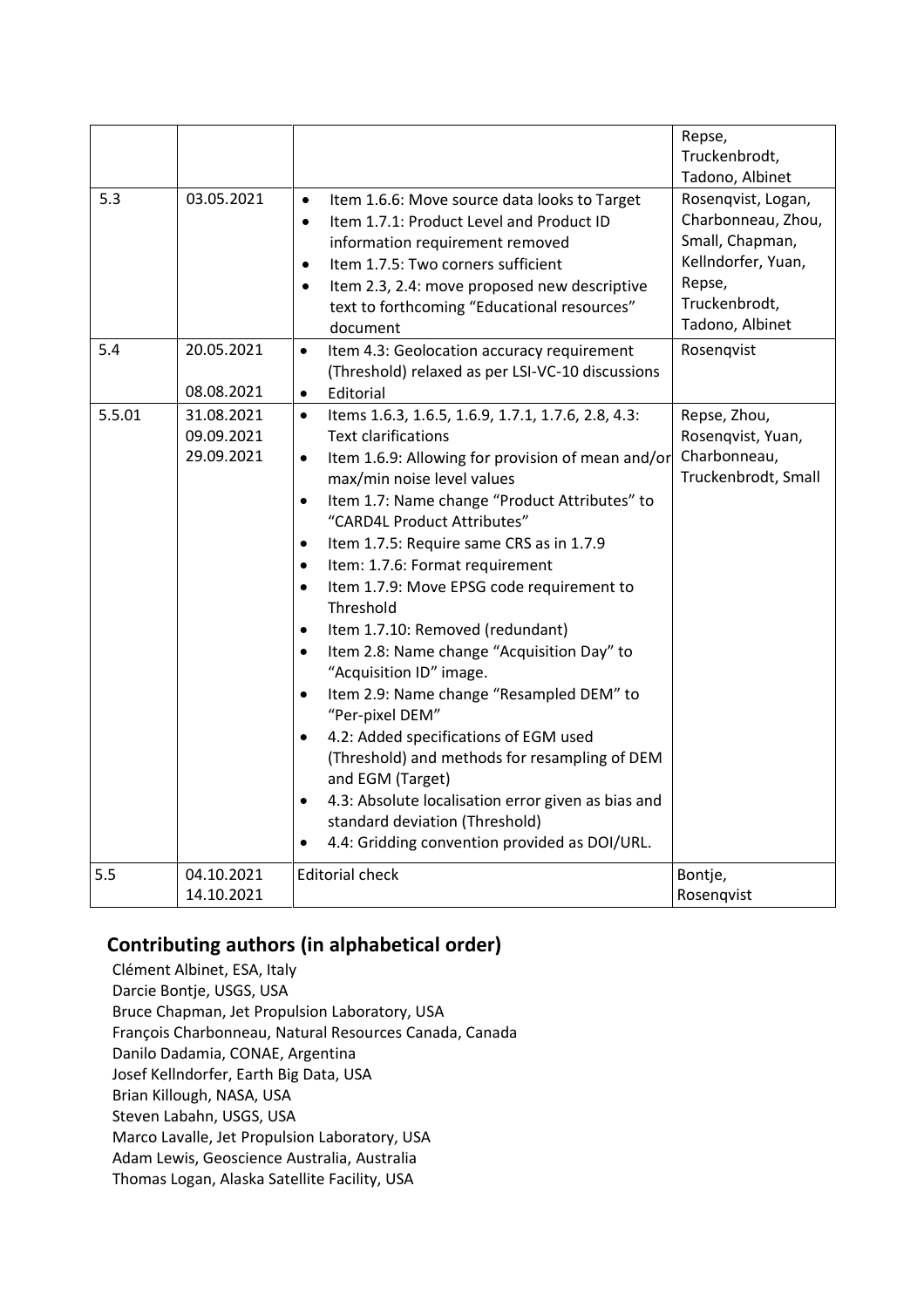Mary Metzger, USGS, USA Franz Meyer, Alaska Satellite Facility, USA Nuno Miranda, European Space Agency, Italy Marko Repse, Sinergise, Slovenia Ake Rosenqvist, soloEO *for* Japan Aerospace Exploration Agency, Japan Andreia Siqueira, Geoscience Australia, Australia David Small, University of Zurich, Switzerland Takeo Tadono, Japan Aerospace Exploration Agency, Japan Medhavy Thankappan, Geoscience Australia, Australia John Truckenbrodt, Friedrich Schiller University Jena, Germany Fang Yuan, Digital Earth Africa, Australia Zheng-Shu Zhou, CSIRO, Australia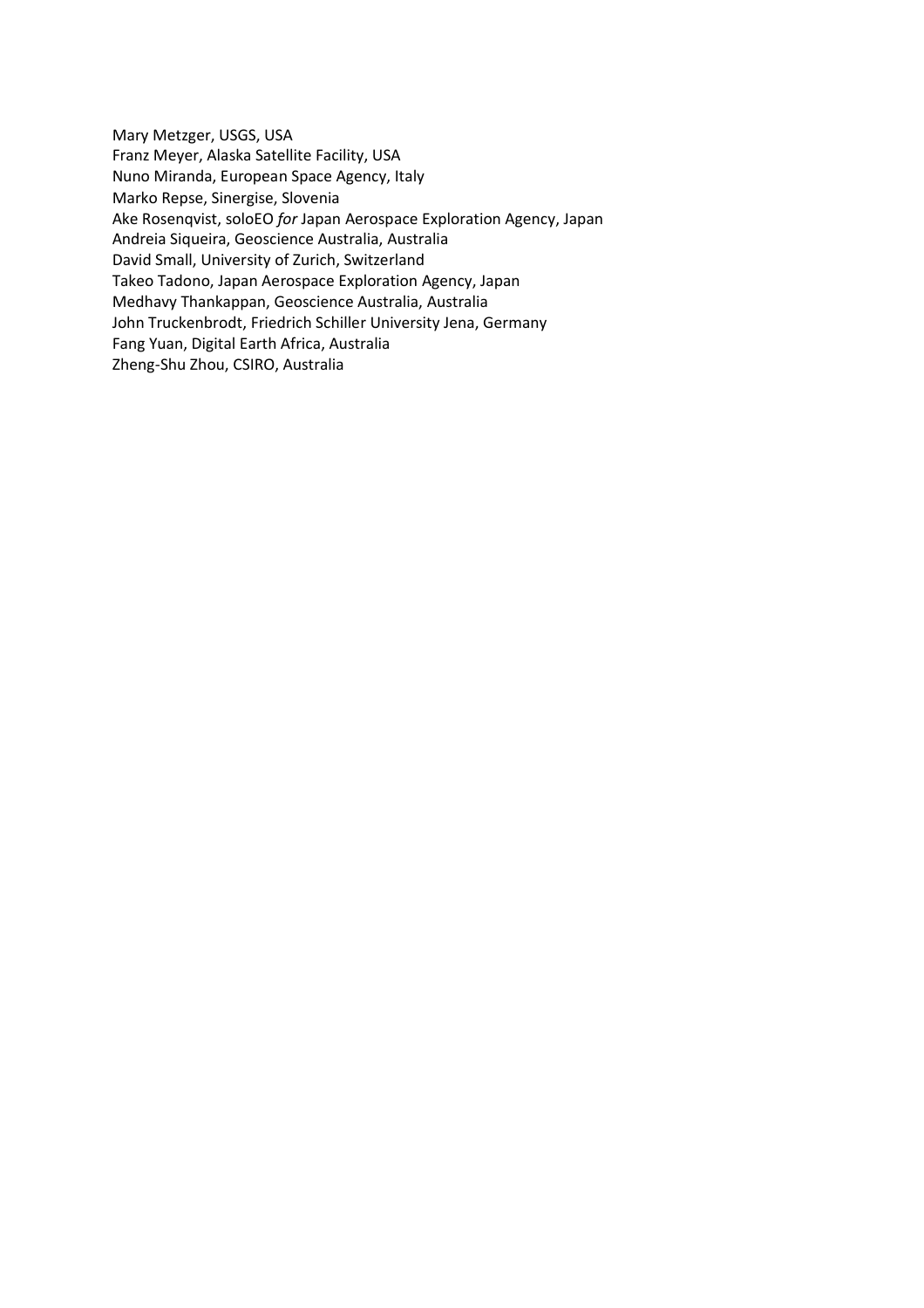# **Description**

### **Product Family Title: Normalised Radar Backscatter (CARD4L-NRB)**

**Applies to***:* Data collected by Synthetic Aperture Radar sensors.

The CARD4L Product Family Specifications for Synthetic Aperture Radar (SAR) data are specifically aimed at users interested in exploring the potential of SAR but who may lack the expertise or facilities for SAR processing. There are (as of September 2021) two CARD4L SAR products endorsed by CEOS LSI-VC, and two under development:

- Normalised Radar Backscatter [endorsed]
- Polarimetric Radar [endorsed]
- Geocoded Single-Look Complex [under development]
- Interferometric Products [under development]

The CARD4L Normalised Radar Backscatter product specification described below has been subject to Radiometric Terrain Correction (RTC) and is provided in the gamma-0  $(\gamma^0)$ backscatter convention, which mitigates the variations from diverse observation geometries. It is recommended for most land applications. As the NRB product contains backscatter values only, it cannot be directly used for SAR polarimetry or interferometric applications that require local phase estimates.

It should be noted that while speckle is inherent in SAR acquisitions, speckle filtering has not been applied to the Normalised Radar Backscatter product in order to preserve spatial resolution and user freedom. Some applications (or processing methods) may require spatial or temporal filtering for stationary backscatter estimates.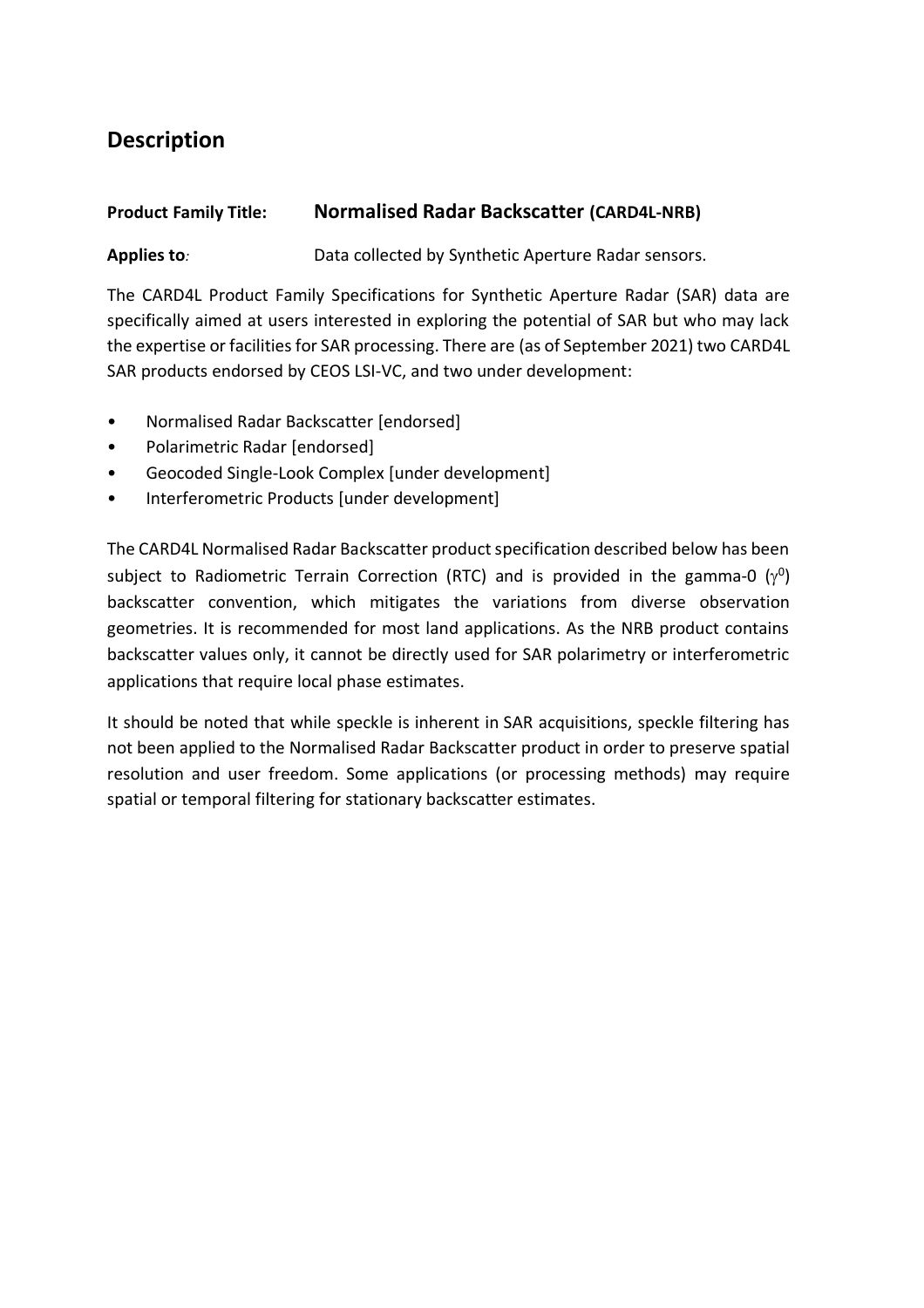# **Definitions**

| CARD4L                           | CEOS Analysis Ready Data for Land                                                                                                                                                                                                                                                                                                |
|----------------------------------|----------------------------------------------------------------------------------------------------------------------------------------------------------------------------------------------------------------------------------------------------------------------------------------------------------------------------------|
| <b>NRB</b>                       | Normalised Radar Backscatter                                                                                                                                                                                                                                                                                                     |
| POL                              | Polarimetric Radar                                                                                                                                                                                                                                                                                                               |
| <b>GSLC</b>                      | Geocoded Single-Look Complex                                                                                                                                                                                                                                                                                                     |
| <b>InSAR</b>                     | Interferometric Radar                                                                                                                                                                                                                                                                                                            |
| <b>RTC</b>                       | <b>Radiometric Terrain Correction</b>                                                                                                                                                                                                                                                                                            |
| <b>Ancillary Data</b>            | Data other than instrument measurements, originating in the<br>instrument itself or from the satellite, required to perform<br>processing of the data. They include orbit data, attitude data,<br>time information, spacecraft engineering data, calibration data,<br>data quality information, and data from other instruments. |
| <b>Auxiliary Data</b>            | The data required for instrument processing, which does not<br>originate in the instrument itself or from the satellite. Some<br>auxiliary data will be generated in the ground segment, whilst<br>other data will be provided from external sources.                                                                            |
| Metadata                         | Structured information that describes other information or<br>information services. With well-defined metadata, users should<br>be able to get basic information about data, without the need<br>to have knowledge about its entire content.                                                                                     |
| <b>Spatial Resolution</b>        | The highest magnification of the sensor at the ground surface.                                                                                                                                                                                                                                                                   |
| <b>Spatial Sampling Distance</b> | Spatial sampling distance is the barycentre-to-barycentre<br>distance between adjacent spatial samples on the Earth's<br>surface.                                                                                                                                                                                                |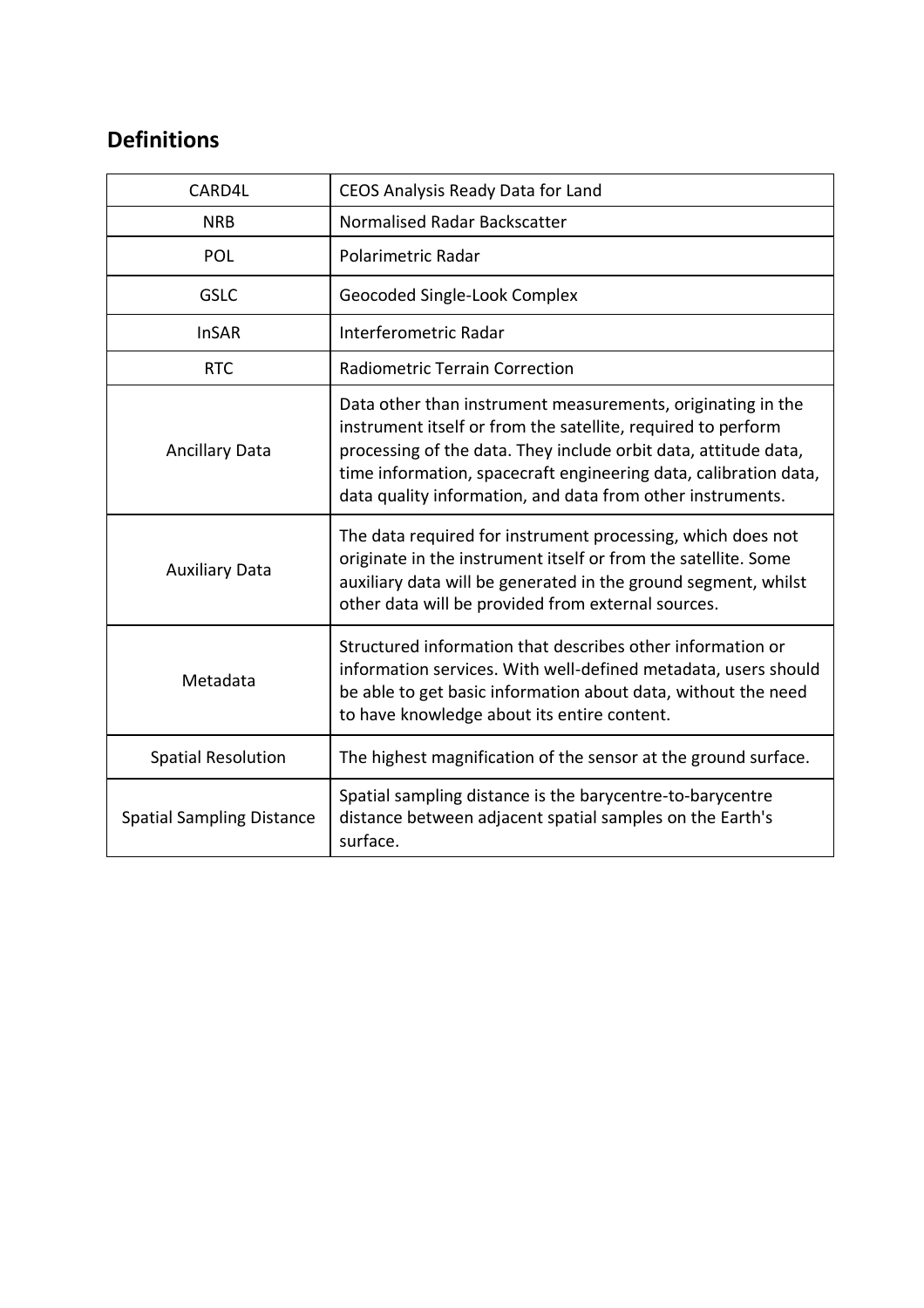# **Requirements**

#### **General Metadata**

*These are metadata records describing a distributed collection of pixels. The collection of pixels referred to must be contiguous in space and time. General metadata should allow the user to assess the overall suitability of the dataset, and must meet the following requirements:*

| #   | Item                                                    | <b>Threshold</b><br>(Minimum) Requirements                                                                                                                                                     | <b>Target</b><br>(Desired) Requirements                                                                                                                                                                                                                                   | <b>Threshold</b><br>Self-<br>Assessment | <b>Target</b><br>Self-<br>Assessment | Self-Assessment<br>Explanation/<br><b>Justification</b>            | Recommended<br>Requirement<br><b>Modification</b> |
|-----|---------------------------------------------------------|------------------------------------------------------------------------------------------------------------------------------------------------------------------------------------------------|---------------------------------------------------------------------------------------------------------------------------------------------------------------------------------------------------------------------------------------------------------------------------|-----------------------------------------|--------------------------------------|--------------------------------------------------------------------|---------------------------------------------------|
| 1.1 | <b>Traceability</b>                                     | Not required.                                                                                                                                                                                  | Data must be traceable to SI<br>reference standard.<br>Note 1. Relationship to 3.4.<br>Traceability requires an estimate<br>of measurement uncertainty.<br>Note 2: Information on<br>traceability should be available in<br>the metadata as a single DOI<br>landing page. | Not required                            | No                                   | Not provided,<br>not required.                                     |                                                   |
| 1.2 | <b>Metadata</b><br><b>Machine</b><br><b>Readability</b> | Metadata is provided in a<br>structure that enables a<br>computer algorithm to be used<br>to consistently and<br>automatically identify and<br>extract each component part<br>for further use. | As threshold, but metadata is<br>formatted in accordance with<br><b>CARD4L NRB Metadata</b><br>Specifications, v.5.5, or a<br>community endorsed standard<br>that facilitates machine-<br>readability, such as ISO 19115-2                                                | Yes                                     | Yes                                  | In XML format<br>with properties<br>named as in the<br>XLSX guide. |                                                   |
| 1.3 | <b>Product type</b>                                     | CARD4L product type name<br>and (if required by the data<br>provider) Copyright.                                                                                                               | As threshold.                                                                                                                                                                                                                                                             | Yes                                     | Yes                                  | Provided under<br><product>.</product>                             |                                                   |
| 1.4 | <b>Document</b><br><b>Identifier</b>                    | Reference to CARD4L-<br><b>Normalised Radar</b><br>Backscatter document as URL<br>or DOI.                                                                                                      | As threshold.                                                                                                                                                                                                                                                             | Yes                                     | Yes                                  | Provided under<br><documentiden<br>tifier&gt;.</documentiden<br>   |                                                   |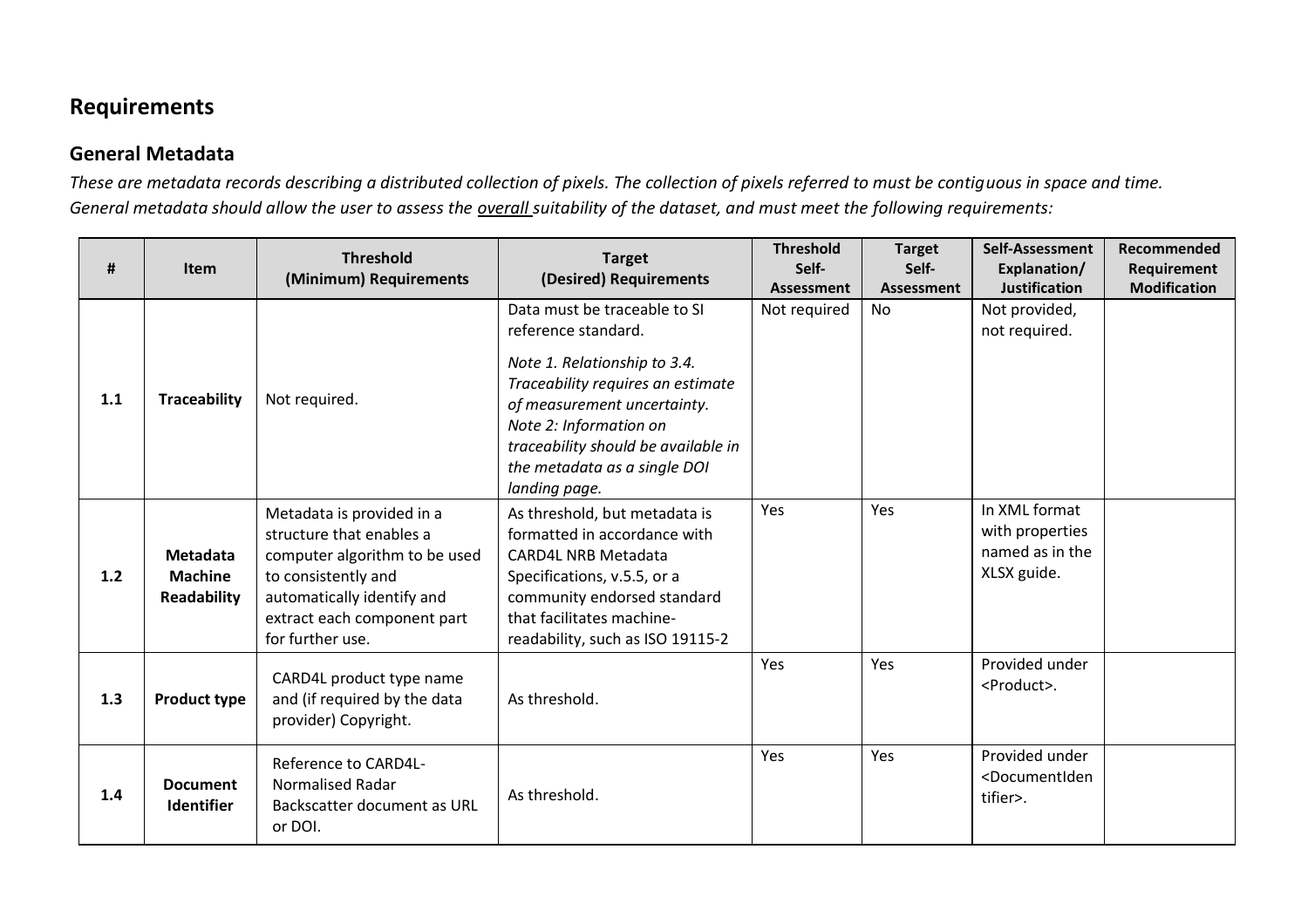| #     | <b>Item</b>                                     | <b>Threshold</b><br>(Minimum) Requirements                                                                                                                                                                                                                                                   | <b>Target</b><br>(Desired) Requirements                                                                                                                                                          | <b>Threshold</b><br>Self-<br><b>Assessment</b> | <b>Target</b><br>Self-<br><b>Assessment</b> | Self-Assessment<br>Explanation/<br><b>Justification</b>                                                                                                                                                      | Recommended<br>Requirement<br><b>Modification</b> |
|-------|-------------------------------------------------|----------------------------------------------------------------------------------------------------------------------------------------------------------------------------------------------------------------------------------------------------------------------------------------------|--------------------------------------------------------------------------------------------------------------------------------------------------------------------------------------------------|------------------------------------------------|---------------------------------------------|--------------------------------------------------------------------------------------------------------------------------------------------------------------------------------------------------------------|---------------------------------------------------|
| 1.5   | <b>Data</b><br><b>Collection</b><br><b>Time</b> | Number of source data<br>acquisitions of the data<br>collection is identified. The<br>start and stop time of data<br>collection is identified in the<br>metadata, expressed in<br>date/time (UTC). In case of<br>composite products, the<br>dates/times of the first and<br>last data takes. | As threshold.                                                                                                                                                                                    | Yes                                            | Yes                                         | Provided under<br><datacollection<br>Time&gt;. The S1<br/>data is<br/>processed per<br/>datatake. This<br/>indicates how<br/>many source<br/>products in the<br/>datatake were<br/>used.</datacollection<br> |                                                   |
| 1.6   | <b>Source Data</b><br><b>Attributes</b>         | Sub-section describing (detailing) the SAR acquisition used to<br>generate the CARD4L product.<br>Note: Source data attribute information are described for each<br>acquisition and sequentially identified as $acqID = 1, 2, 3, $                                                           |                                                                                                                                                                                                  |                                                |                                             |                                                                                                                                                                                                              |                                                   |
| 1.6.1 | <b>Source Data</b><br><b>Access</b>             | The metadata identifies the<br>location from where the source<br>data can be retrieved,<br>expressed as a URL or DOI.                                                                                                                                                                        | The metadata identifies an online<br>location from where the data can<br>be consistently and reliably<br>retrieved by a computer<br>algorithm without any manual<br>intervention being required. | Yes                                            | Yes                                         | Provided under<br><sourcedatare<br>pository&gt;.<br/>Points to the<br/>AWS S3 location<br/>where the<br/>source data can<br/>be accessed.</sourcedatare<br>                                                  |                                                   |
| 1.6.2 | Instrument                                      | The instrument used to collect<br>the data is identified in the<br>metadata:<br>Satellite name<br>$\overline{\phantom{a}}$<br>Instrument name                                                                                                                                                | As threshold, but including a<br>reference to the relevant CEOS<br>Missions, Instruments and<br>Measurements Database record.                                                                    | Yes                                            | Yes                                         | Satellite,<br>Instrument and<br>CEOS database<br>link provided.                                                                                                                                              |                                                   |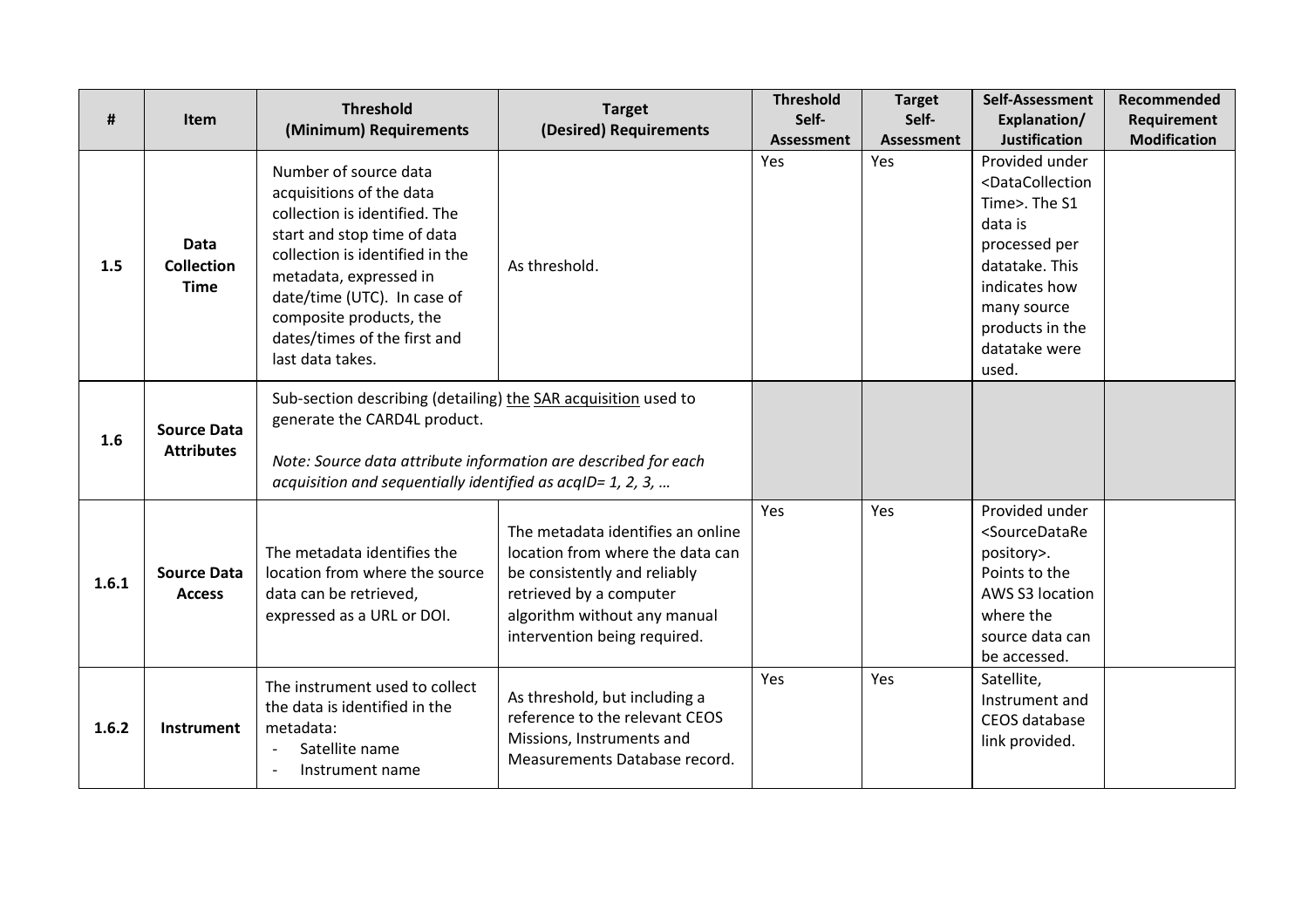|       |                                                               | <b>Threshold</b>                                                                                                                                                                       | <b>Target</b>                                                                                                                                                                                                                                                                                                                            | <b>Threshold</b>  | <b>Target</b> | Self-Assessment                                                                                                                                                                                                                                                                                                                                                     | Recommended         |
|-------|---------------------------------------------------------------|----------------------------------------------------------------------------------------------------------------------------------------------------------------------------------------|------------------------------------------------------------------------------------------------------------------------------------------------------------------------------------------------------------------------------------------------------------------------------------------------------------------------------------------|-------------------|---------------|---------------------------------------------------------------------------------------------------------------------------------------------------------------------------------------------------------------------------------------------------------------------------------------------------------------------------------------------------------------------|---------------------|
| #     | <b>Item</b>                                                   | (Minimum) Requirements                                                                                                                                                                 | (Desired) Requirements                                                                                                                                                                                                                                                                                                                   | Self-             | Self-         | Explanation/                                                                                                                                                                                                                                                                                                                                                        | Requirement         |
|       |                                                               |                                                                                                                                                                                        |                                                                                                                                                                                                                                                                                                                                          | <b>Assessment</b> | Assessment    | <b>Justification</b>                                                                                                                                                                                                                                                                                                                                                | <b>Modification</b> |
| 1.6.3 | <b>Source Data</b><br><b>Acquisition</b><br><b>Time</b>       | The start date and time of<br>source data is identified in the<br>metadata, expressed in UTC<br>in date and time, at least to<br>the second.                                           | As threshold.                                                                                                                                                                                                                                                                                                                            | Yes               | Yes           | Provided under<br><sourcedataac<br>quisitionTime&gt;.</sourcedataac<br>                                                                                                                                                                                                                                                                                             |                     |
| 1.6.4 | <b>Source Data</b><br><b>Acquisition</b><br><b>Parameters</b> | Acquisition parameters related<br>to the SAR antenna:<br>Radar band<br>Centre frequency<br>Observation mode<br>Polarization(s)<br>Antenna pointing<br>[Right/Left]<br>Beam ID          | As threshold.                                                                                                                                                                                                                                                                                                                            | Yes               | Yes           | Provided under<br><sourcedataac<br>quisitionParame<br/>ters&gt;.</sourcedataac<br>                                                                                                                                                                                                                                                                                  |                     |
| 1.6.5 | <b>Source Data</b><br>Orbit<br>Information                    | Information related to the<br>platform orbit used for data<br>processing:<br>Pass direction [asc/desc)<br>Orbit data source [e.g.,<br>predicted/definite/<br>precise/ downlinked etc.] | As threshold, including also:<br>Platform heading angle<br>expressed in degrees<br>[0 360] from North<br>Orbit data file containing<br>$\overline{\phantom{a}}$<br>state vectors (minimum of<br>5 state vectors, from 10%<br>of scene length before<br>start time to 10% of scene<br>length after stop time)<br>Platform (mean) altitude | Yes               | <b>No</b>     | Provided under<br><orbitinformati<br>on&gt;.<br/>Could be<br/><b>TARGET</b><br/>compliant if the<br/>orbit data file<br/>name (provided<br/>if source is not<br/>DOWNLINK) is<br/>acceptable<br/>instead of the<br/>state vectors<br/>themselves. The<br/>state vectors in<br/>the file do<br/>extend beyond<br/>the scene<br/>start/stop time.</orbitinformati<br> |                     |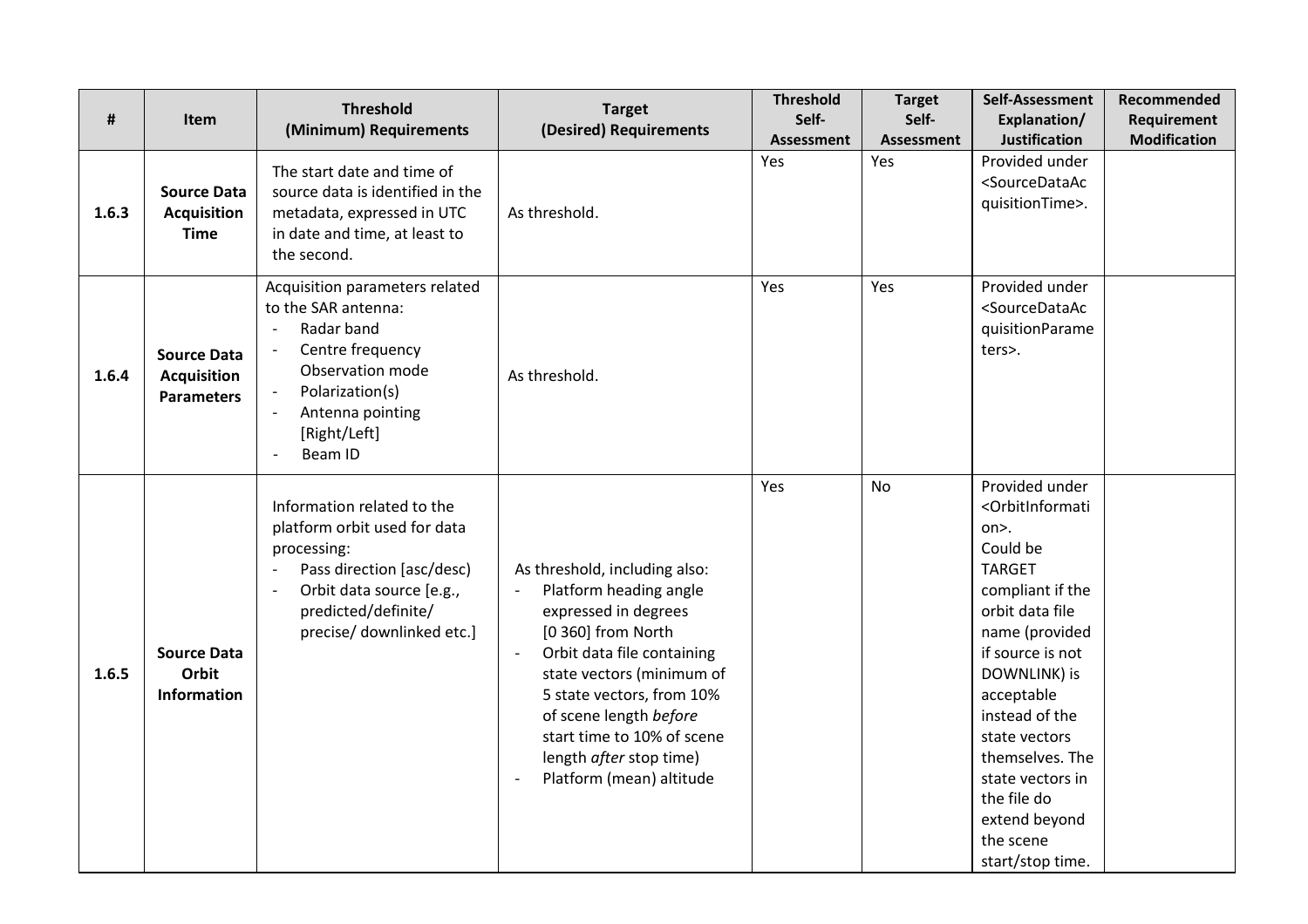| #     | Item                                                   | <b>Threshold</b><br>(Minimum) Requirements                                                                                                                                                                                                                                                        | <b>Target</b><br>(Desired) Requirements                                                                                                                                                     | <b>Threshold</b><br>Self-<br><b>Assessment</b> | <b>Target</b><br>Self-<br><b>Assessment</b> | Self-Assessment<br>Explanation/<br><b>Justification</b>                                                                                                                     | Recommended<br><b>Requirement</b><br><b>Modification</b> |
|-------|--------------------------------------------------------|---------------------------------------------------------------------------------------------------------------------------------------------------------------------------------------------------------------------------------------------------------------------------------------------------|---------------------------------------------------------------------------------------------------------------------------------------------------------------------------------------------|------------------------------------------------|---------------------------------------------|-----------------------------------------------------------------------------------------------------------------------------------------------------------------------------|----------------------------------------------------------|
| 1.6.6 | <b>Source Data</b><br>Processing<br><b>Information</b> | Processing parameters details<br>of the source data:<br>Processing facility<br>Processing date<br>Software version<br>$\overline{\phantom{a}}$<br>Product ID (file name)<br>Product level<br>Azimuth number of Looks<br>Range number of Looks<br>(separate values for each<br>beam, as necessary) | As threshold,<br>Plus additional relevant<br>processing parameters, e.g.,<br>Range- and Azimuth Look<br>Bandwidth and LUT applied                                                           | Yes                                            | Yes                                         | Provided under<br><sourceprocpar<br>am&gt;. Contains<br/><b>THRESHOLD</b><br/>requirements as<br/>well as Range<br/>and Azimuth<br/>look<br/>bandwidths.</sourceprocpar<br> |                                                          |
| 1.6.7 | <b>Source Data</b><br>Image<br><b>Attributes</b>       | Image attributes related to<br>the source data:<br>Source Data geometry<br>(slant range/ground<br>range)<br>Azimuth pixel spacing<br>Range pixel spacing<br>Azimuth resolution<br>Range resolution<br>Near range incident angle<br>Far range incident angle                                       | The geometry of the image<br>footprint expressed in WGS84 in<br>a standardised format (e.g.,<br>WKT).                                                                                       | Yes                                            | Yes                                         | Provided under<br><sourcedataim<br>ageAttributes&gt;.<br/>The image<br/>footprint is<br/>provided in<br/>WGS84 WKT.</sourcedataim<br>                                       |                                                          |
| 1.6.8 | Sensor<br><b>Calibration</b>                           | Not required.                                                                                                                                                                                                                                                                                     | Sensor calibration parameters<br>are identified in the metadata or<br>can be accessed using details<br>included in the metadata. Ideally<br>this would support machine to<br>machine access | Not required                                   | Yes                                         | Provided under<br><sensorcalibrati<br>on&gt;. Contains a<br/>link to an ESA<br/>webpage with<br/>detailed<br/>information.</sensorcalibrati<br>                             |                                                          |
| 1.6.9 | Performance<br><b>Indicators</b>                       | Provide performance indicators<br>on data intensity noise level<br>(NE $\sigma^0$ and/or NE $\beta^0$ and/or NE $\gamma^0$<br>(noise equivalent sigma and/or                                                                                                                                      | Provide additional relevant<br>performance indicators<br>(e.g., ENL, PSLR, ISLR etc.)                                                                                                       | Yes                                            | Yes                                         | Provided under<br><performancein<br>dicators&gt;. In<br/>addition to</performancein<br>                                                                                     |                                                          |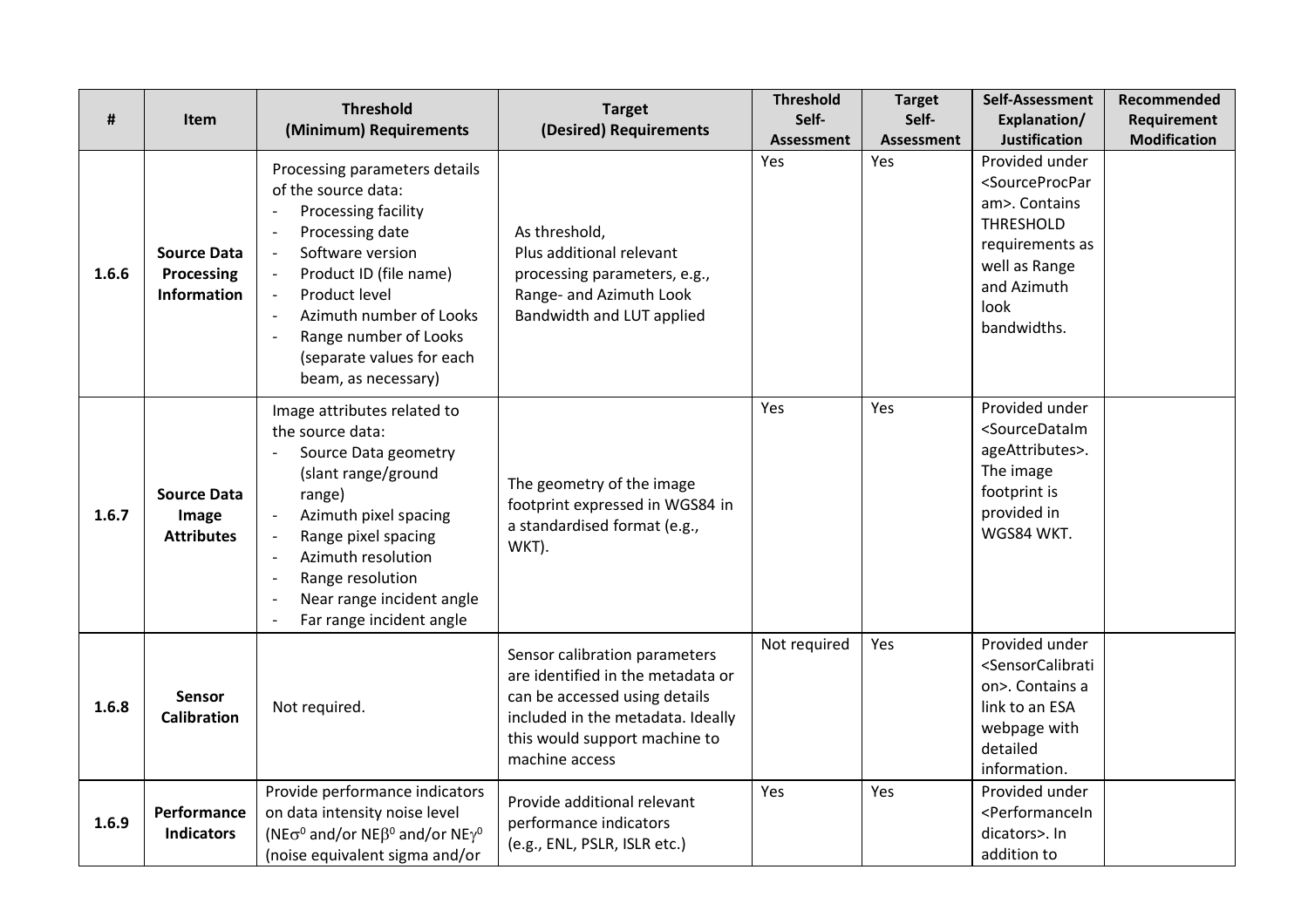| #      | Item                                                                               | <b>Threshold</b><br>(Minimum) Requirements                                                                                                                                                                                                                                                                                                                                              | <b>Target</b><br>(Desired) Requirements                                                                                                                                                                                                                                                                  | <b>Threshold</b><br>Self- | <b>Target</b><br>Self- | Self-Assessment<br>Explanation/                                                                                           | Recommended<br>Requirement |
|--------|------------------------------------------------------------------------------------|-----------------------------------------------------------------------------------------------------------------------------------------------------------------------------------------------------------------------------------------------------------------------------------------------------------------------------------------------------------------------------------------|----------------------------------------------------------------------------------------------------------------------------------------------------------------------------------------------------------------------------------------------------------------------------------------------------------|---------------------------|------------------------|---------------------------------------------------------------------------------------------------------------------------|----------------------------|
|        |                                                                                    | beta and/or gamma naught)).<br>Provided for each polarization<br>channel when available.<br>Parameter may be expressed as<br>the mean and/or minimum and<br>maximum noise equivalent<br>values of the source data.<br>Values do not need to be<br>estimated individually for each<br>product, but may be estimated<br>once for each acquisition mode,<br>and annotated on all products. |                                                                                                                                                                                                                                                                                                          | <b>Assessment</b>         | <b>Assessment</b>      | <b>Justification</b><br>NESZ: ENL,<br>PSLR, ISLR, as<br>well as a link to<br>more detailed<br>information is<br>provided. | <b>Modification</b>        |
| 1.6.10 | <b>Source Data</b><br><b>Polarimetric</b><br><b>Calibration</b><br><b>Matrices</b> | Not Required.                                                                                                                                                                                                                                                                                                                                                                           | The complex-valued polarimetric<br>distortion matrices with the<br>channel imbalance and the cross-<br>talk applied for the polarimetric<br>calibration.                                                                                                                                                 | Not required              | No                     | Not provided,<br>not required.                                                                                            |                            |
| 1.6.11 | <b>Mean</b><br>Faraday<br><b>Rotation</b><br>Angle                                 | Not Required.                                                                                                                                                                                                                                                                                                                                                                           | The mean Faraday rotation angle<br>estimated from the polarimetric<br>data and/or from models with<br>reference to the method or paper<br>used to derive the estimate.                                                                                                                                   | Not required              | No                     | Not provided,<br>not required.                                                                                            |                            |
| 1.6.12 | Ionosphere<br>Indicator                                                            | Not required.                                                                                                                                                                                                                                                                                                                                                                           | Flag indicating whether the<br>backscatter imagery is<br>"significantly impacted" by the<br>ionosphere (0- false, $1 - true$ ).<br>Significant impact would imply<br>that the ionospheric impact on<br>the backscatter exceeds the<br>radiometric calibration<br>requirement or goal for the<br>imagery. | Not required              | <b>No</b>              | Not provided,<br>not required.                                                                                            |                            |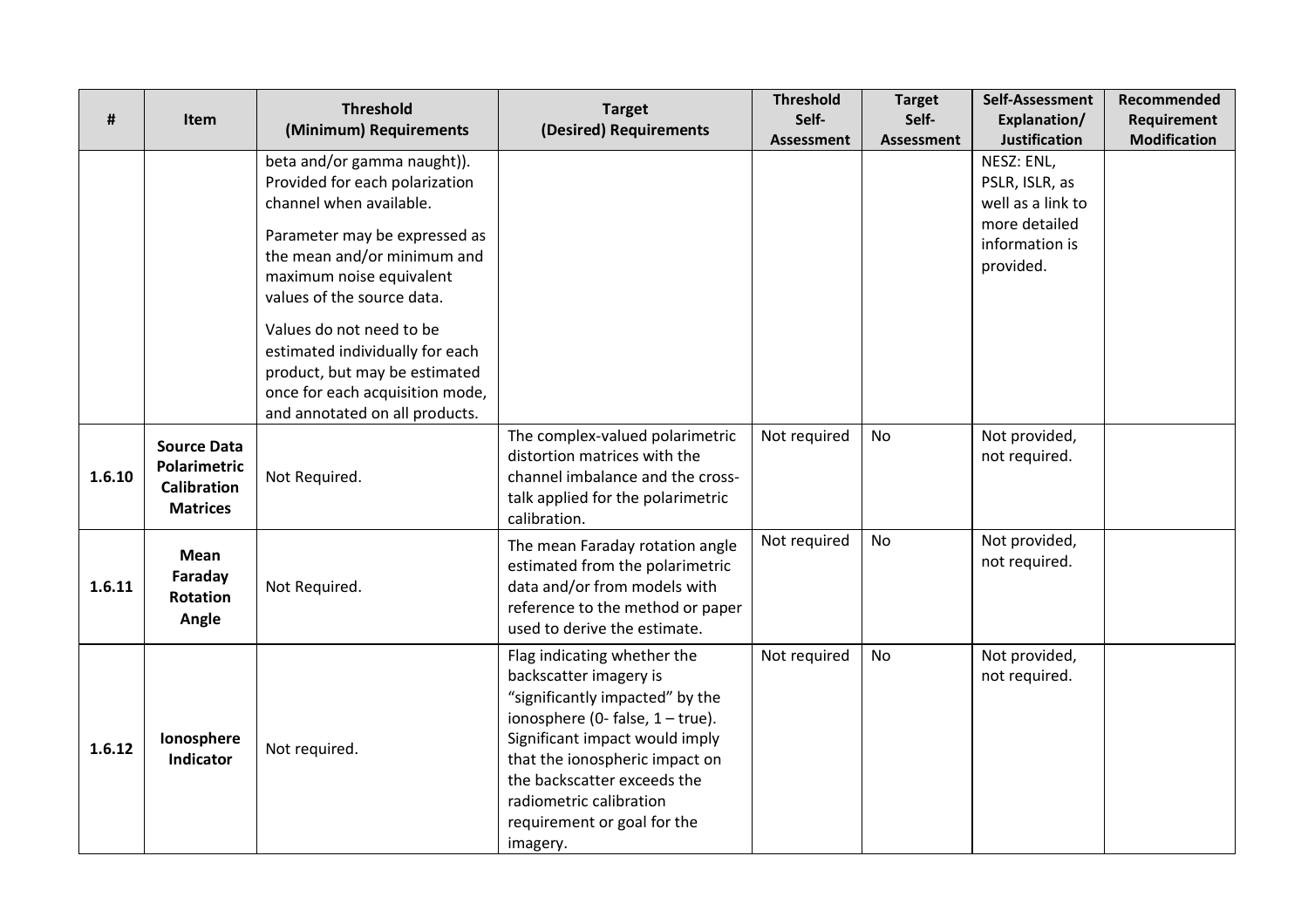| #     | <b>Item</b>                                          | <b>Threshold</b><br>(Minimum) Requirements                                                                                                                                                                            | <b>Target</b><br>(Desired) Requirements                                                                                                                                                                                                         | <b>Threshold</b><br>Self-<br><b>Assessment</b> | <b>Target</b><br>Self-<br><b>Assessment</b> | Self-Assessment<br>Explanation/<br><b>Justification</b>                                                                                   | Recommended<br>Requirement<br><b>Modification</b> |
|-------|------------------------------------------------------|-----------------------------------------------------------------------------------------------------------------------------------------------------------------------------------------------------------------------|-------------------------------------------------------------------------------------------------------------------------------------------------------------------------------------------------------------------------------------------------|------------------------------------------------|---------------------------------------------|-------------------------------------------------------------------------------------------------------------------------------------------|---------------------------------------------------|
| 1.7   | <b>CARD4L</b><br><b>Product</b><br><b>Attributes</b> | generation procedure and parameters                                                                                                                                                                                   | Sub-section containing information related to the CARD4L product                                                                                                                                                                                |                                                |                                             |                                                                                                                                           |                                                   |
| 1.7.1 | <b>Product Data</b><br><b>Access</b>                 | Processing parameters details<br>of the CARD4L product:<br>Processing facility<br>Processing date<br>Software version<br>Location from where the<br>CARD4L product can be<br>retrieved, expressed as a<br>URL or DOI. | The metadata identifies an online<br>location from where the data can<br>be consistently and reliably<br>retrieved by a computer<br>algorithm without any manual<br>intervention being required.                                                | Yes                                            | Yes                                         | Provided under<br><dataaccess>.<br/>Points to the<br/>AWS S3 location<br/>where the<br/>CARD4L data<br/>can be<br/>accessed.</dataaccess> |                                                   |
| 1.7.2 | <b>Ancillary</b><br>Data                             | Not required.                                                                                                                                                                                                         | The metadata identifies the<br>sources of ancillary data used in<br>the generation process, ideally<br>expressed as DOIs.<br>Note: Ancillary data includes<br>DEMs and any additional data<br>sources used in the generation of<br>the product. | Not required                                   | Yes                                         | Provided in<br><ancillarydata>.<br/>Contains<br/>information<br/>about the DEM<br/>and EGM used<br/>for processing.</ancillarydata>       |                                                   |
| 1.7.3 | <b>Product</b><br><b>Sample</b><br><b>Spacing</b>    | CARD4L product processing<br>parameters details:<br>Pixel (column) spacing<br>Line (row) spacing                                                                                                                      | As threshold.                                                                                                                                                                                                                                   | Yes                                            | Yes                                         | Provided under<br><productsampl<br>eSpacing&gt;.</productsampl<br>                                                                        |                                                   |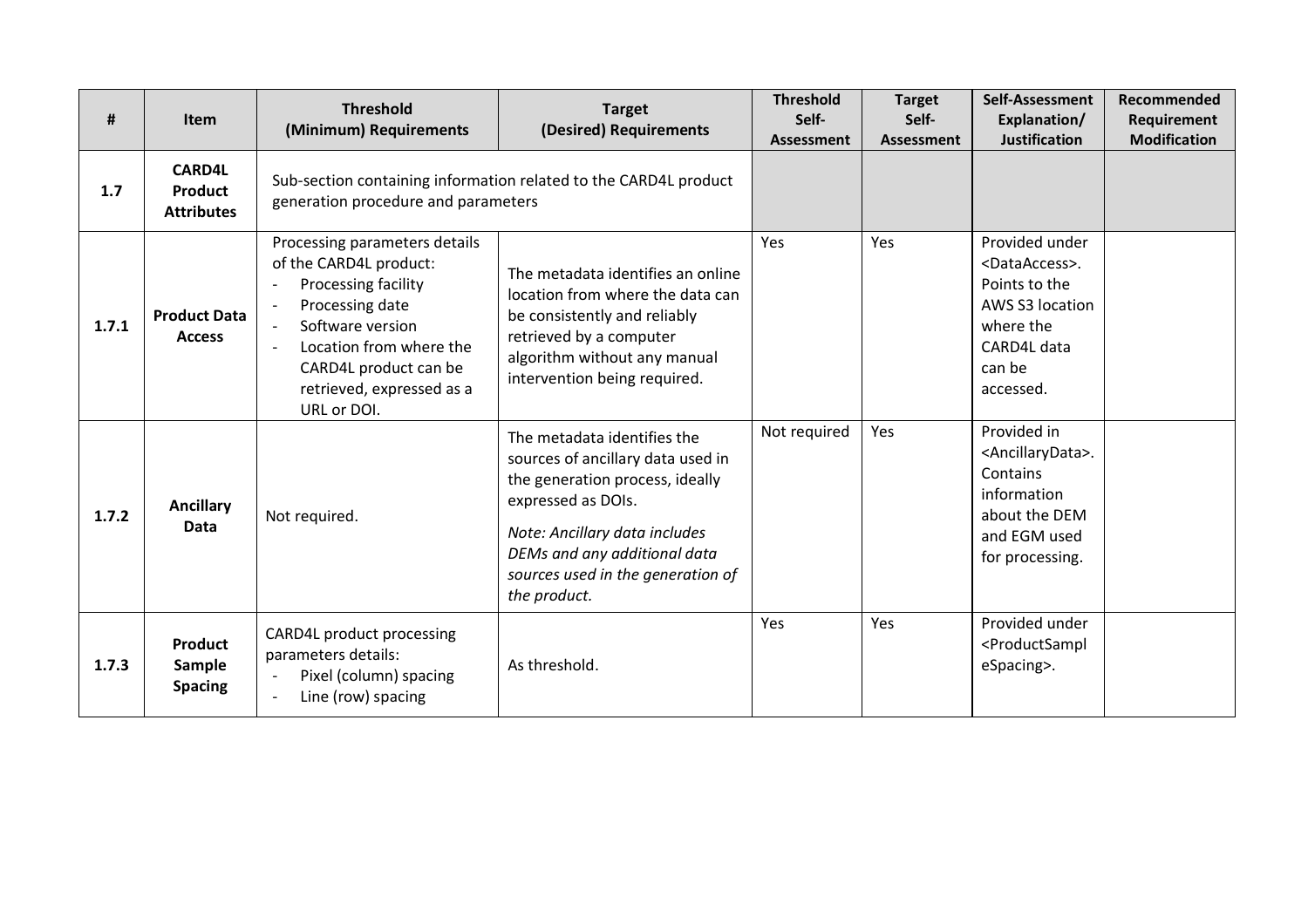| #     | Item                                            | <b>Threshold</b><br>(Minimum) Requirements                                                                                                                                                     | <b>Target</b><br>(Desired) Requirements | <b>Threshold</b><br>Self-<br><b>Assessment</b> | <b>Target</b><br>Self-<br>Assessment | Self-Assessment<br>Explanation/<br><b>Justification</b>                                                                                                                              | Recommended<br>Requirement<br><b>Modification</b> |
|-------|-------------------------------------------------|------------------------------------------------------------------------------------------------------------------------------------------------------------------------------------------------|-----------------------------------------|------------------------------------------------|--------------------------------------|--------------------------------------------------------------------------------------------------------------------------------------------------------------------------------------|---------------------------------------------------|
| 1.7.4 | <b>Product</b><br><b>Filtering</b>              | Flag if filter has been applied<br>[true/false]<br>Metadata should include<br>- Reference to algorithm<br>- Input filtering parameters<br>- Type<br>- Window size<br>- Other filter parameters | As threshold.                           | Yes                                            | Yes                                  | Provided under<br><filtering>.</filtering>                                                                                                                                           |                                                   |
| 1.7.5 | <b>Product</b><br><b>Bounding</b><br><b>Box</b> | Two opposite corners of the<br>product file (bounding box) are<br>identified, expressed in the<br>coordinate reference system<br>defined in 1.7.9.                                             | As threshold.                           | Yes                                            | Yes                                  | Provided under<br><productboundi<br>ngBox&gt;.</productboundi<br>                                                                                                                    |                                                   |
| 1.7.6 | <b>Product</b><br><b>Image Extent</b>           | The geometry of the image<br>footprint expressed in WGS84,<br>in a standardised format<br>(e.g., WKT).                                                                                         | As threshold.                           | Yes                                            | Yes                                  | Provided under<br><productgeogra<br>phicalExtent&gt; in<br/>WGS84 WKT.</productgeogra<br>                                                                                            |                                                   |
| 1.7.7 | <b>Product</b><br><b>Image Size</b>             | Image attributes of the CARD4L<br>product:<br>Number of lines<br>$\sim$<br>Number of pixels/line<br>File header size (if<br>applicable)<br>Number of no-data<br>border pixels (if appl.)       | As threshold.                           | Yes                                            | Yes                                  | Provided under<br><productimages<br>ize&gt;. As Tiff files<br/>are used,<br/>header size and<br/>number of no-<br/>data border<br/>pixels are not<br/>applicable.</productimages<br> |                                                   |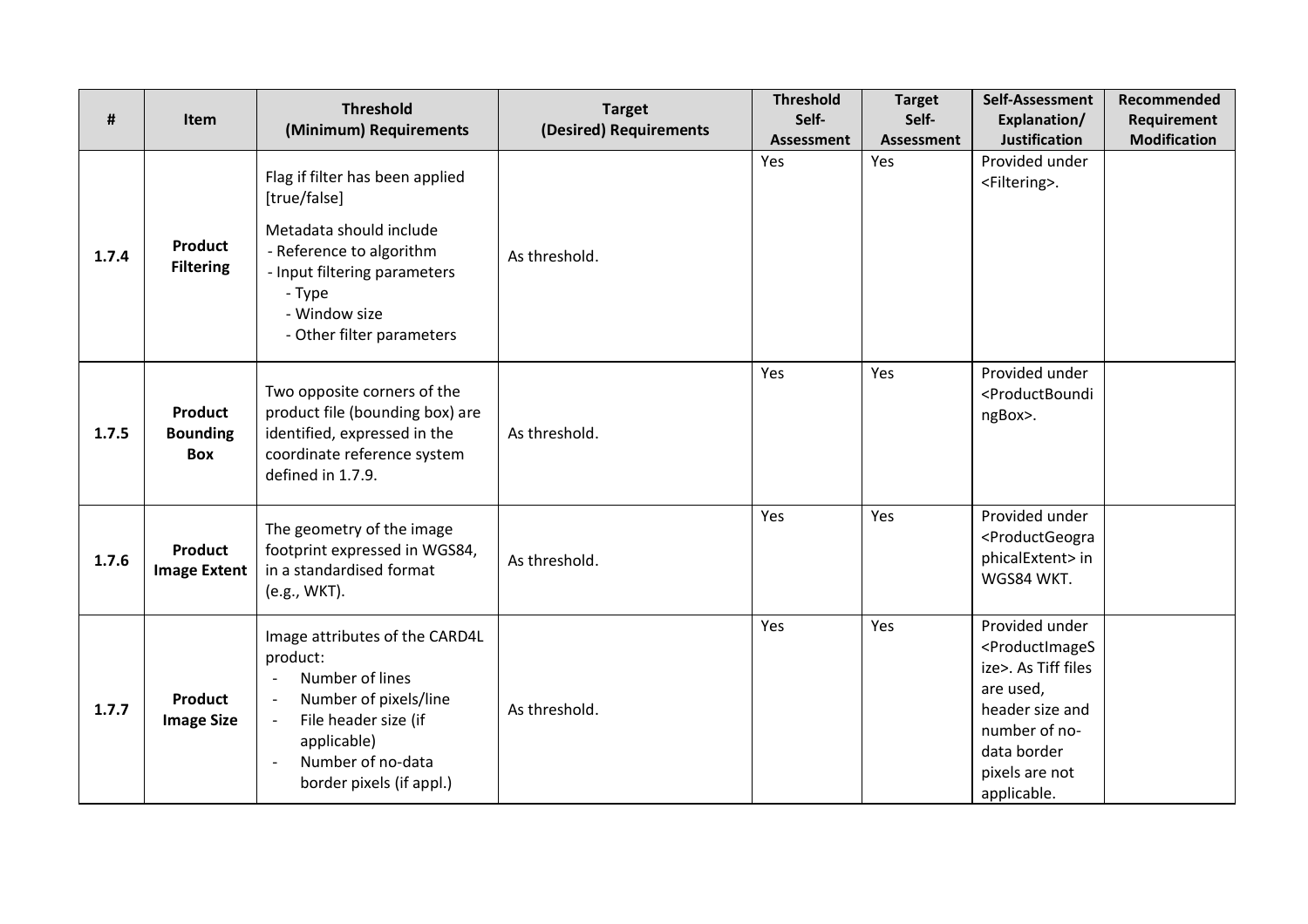| #     | Item                                                | <b>Threshold</b><br>(Minimum) Requirements                                                                                                                                                                                                                                                               | <b>Target</b><br>(Desired) Requirements | <b>Threshold</b><br>Self-<br><b>Assessment</b> | <b>Target</b><br>Self-<br><b>Assessment</b> | Self-Assessment<br>Explanation/<br><b>Justification</b>                                                              | <b>Recommended</b><br>Requirement<br><b>Modification</b> |
|-------|-----------------------------------------------------|----------------------------------------------------------------------------------------------------------------------------------------------------------------------------------------------------------------------------------------------------------------------------------------------------------|-----------------------------------------|------------------------------------------------|---------------------------------------------|----------------------------------------------------------------------------------------------------------------------|----------------------------------------------------------|
| 1.7.8 | Product<br><b>Pixel</b><br>Coordinate<br>Convention | Coordinate referring to the<br>Centre, or the Upper Left<br>Corner or the Lower Left Corner<br>of a pixel. Values are [pixel]<br>centre, pixel ULC or pixel LLC]                                                                                                                                         | As threshold.                           | <b>Yes</b>                                     | Yes                                         | Provided under<br><pixelcoordinat<br>eConvention&gt;.</pixelcoordinat<br>                                            |                                                          |
| 1.7.9 | Product<br>Coordinate<br>Reference<br>System        | The metadata lists the map<br>projection (or geographical<br>coordinates, if applicable) that<br>has been used and any relevant<br>parameters required to use of<br>data in that map projection,<br>expressed in a standardised<br>format (e.g., WKT).<br>Indicate EPSG code, if defined<br>for the CRS. | As threshold.                           | Yes                                            | Yes                                         | Provided under<br><coordinateref<br>erenceSystem&gt;.<br/>Both EPSG and<br/>WKT are<br/>provided.</coordinateref<br> |                                                          |

### **Per-Pixel Metadata**

*The following minimum metadata specifications apply to each pixel. Whether the metadata are provided in a single record relevant to all pixels, or separately for each pixel, is at the discretion of the data provider. Per-pixel metadata should allow users to discriminate between (choose) observations on the basis of their individual suitability for application*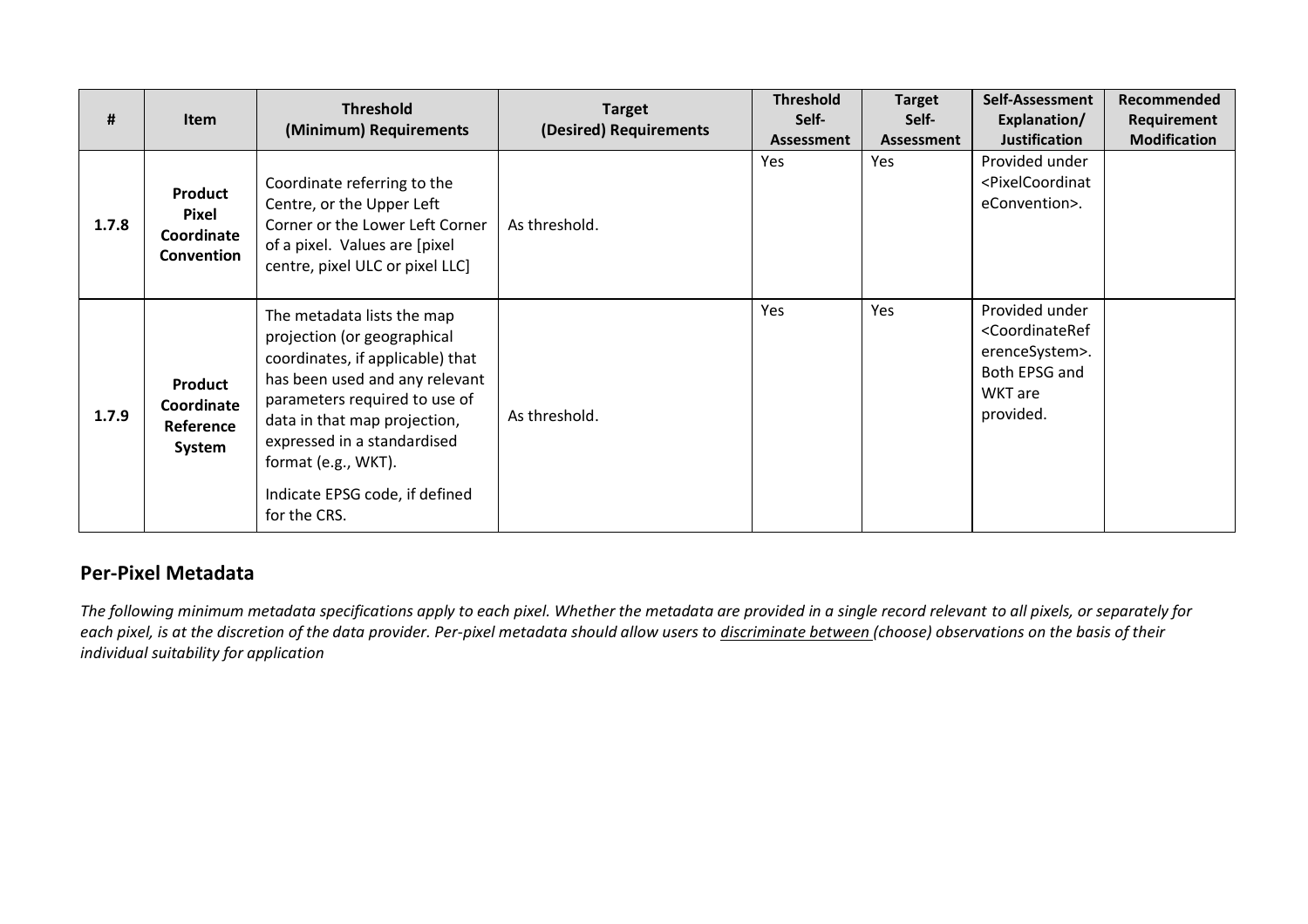| #   | <b>Item</b>                                             | <b>Threshold</b><br>(Minimum) Requirements                                                                                                                                                                                                                                                                                                                                                                                              | <b>Target</b><br>(Desired) Requirements                                                                                                                                                                                                 | <b>Threshold</b><br>Self-<br><b>Assessment</b> | <b>Target</b><br>Self-<br><b>Assessment</b> | Self-Assessment<br>Explanation/<br><b>Justification</b>                                                                                                     | Recommended<br>Requirement<br><b>Modification</b> |
|-----|---------------------------------------------------------|-----------------------------------------------------------------------------------------------------------------------------------------------------------------------------------------------------------------------------------------------------------------------------------------------------------------------------------------------------------------------------------------------------------------------------------------|-----------------------------------------------------------------------------------------------------------------------------------------------------------------------------------------------------------------------------------------|------------------------------------------------|---------------------------------------------|-------------------------------------------------------------------------------------------------------------------------------------------------------------|---------------------------------------------------|
| 2.1 | <b>Metadata</b><br><b>Machine</b><br><b>Readability</b> | Metadata is provided in a<br>structure that enables a<br>computer algorithm to be used<br>to consistently and<br>automatically identify and<br>extract each component part<br>for further use.                                                                                                                                                                                                                                          | As threshold, but metadata is<br>formatted in accordance with<br><b>CARD4L NRB Metadata</b><br>Specifications, v.5.5                                                                                                                    | Yes                                            | Yes                                         | In XML format<br>with properties<br>named as in the<br>XLSX guide.                                                                                          |                                                   |
| 2.2 | Data Mask<br>Image                                      | Mask image indicating:<br>Valid data<br>Invalid data<br>No data<br>$\overline{\phantom{a}}$<br>File format specifications/<br>contents provided in metadata:<br>Sample Type [Mask]<br>$\overline{\phantom{a}}$<br>Data Format<br>[Raw/GeoTif/COG, ]<br>Data Type<br>$\overline{\phantom{a}}$<br>[Byte/Int/Float, ]<br>Bits per sample<br>$\overline{\phantom{a}}$<br>Byte order<br>$\overline{\phantom{a}}$<br>Bit value representation | As threshold, including in addition<br>e.g.<br>Layover (masked as invalid<br>data in Threshold)<br>Radar shadow (masked as<br>invalid data in Threshold)<br>Ocean water, etc.                                                           | Yes                                            | Unsure                                      | Provided under<br><datamask>.<br/>Could be TARGET<br/>compliant if it is<br/>sufficient that<br/>radar shadow is<br/>masked as invalid<br/>data.</datamask> |                                                   |
| 2.3 | <b>Scattering</b><br>Area Image                         | Not required.                                                                                                                                                                                                                                                                                                                                                                                                                           | DEM-based scattering area image<br>used for terrain normalisation is<br>provided.<br>File format specifications/<br>contents provided in metadata:<br>Sample Type [Scattering<br>Area]<br>Data Format<br>Data Type<br><b>Byte Order</b> | Not required                                   | Yes                                         | Provided under<br><localcontributin<br>gArea&gt;.</localcontributin<br>                                                                                     |                                                   |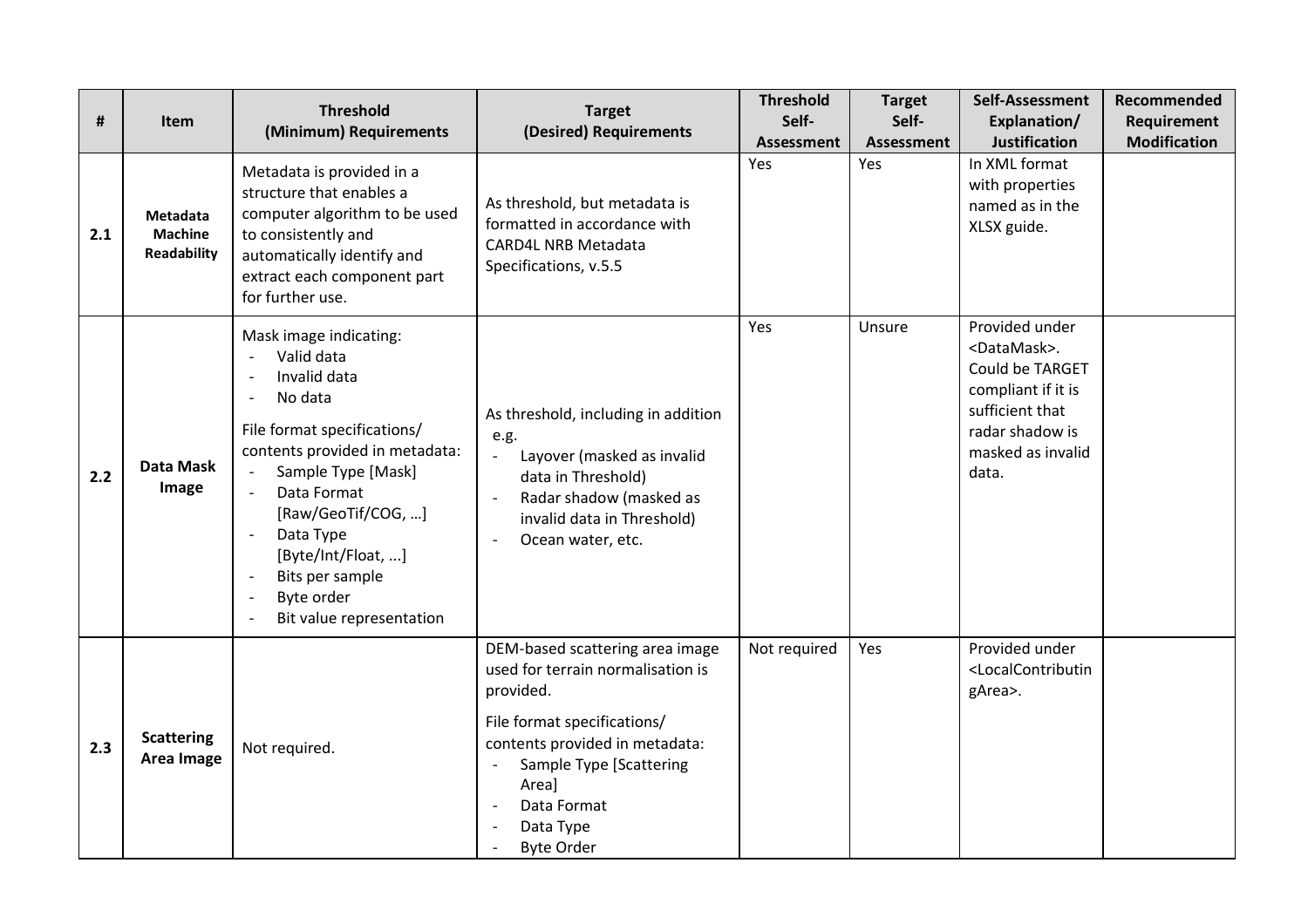| #   | Item                                      | <b>Threshold</b><br>(Minimum) Requirements                                                                                                                                                                                                   | <b>Target</b><br>(Desired) Requirements                                                                                                                                                                                                                                              | <b>Threshold</b><br>Self- | <b>Target</b><br>Self- | Self-Assessment<br>Explanation/<br><b>Justification</b> | Recommended<br>Requirement<br><b>Modification</b> |
|-----|-------------------------------------------|----------------------------------------------------------------------------------------------------------------------------------------------------------------------------------------------------------------------------------------------|--------------------------------------------------------------------------------------------------------------------------------------------------------------------------------------------------------------------------------------------------------------------------------------|---------------------------|------------------------|---------------------------------------------------------|---------------------------------------------------|
|     |                                           |                                                                                                                                                                                                                                              | Bits per sample<br>$\overline{\phantom{a}}$                                                                                                                                                                                                                                          | Assessment                | <b>Assessment</b>      |                                                         |                                                   |
| 2.4 | Local<br>Incident<br>Angle<br>Image       | DEM-based Local Incident angle<br>image is provided.<br>File format specifications/<br>contents provided in metadata:<br>Sample Type [Angle]<br>Data Format<br>Data Type<br>$\overline{\phantom{a}}$<br><b>Byte Order</b><br>Bits per sample | As threshold.                                                                                                                                                                                                                                                                        | Yes                       | Yes                    | Provided under<br><localincangle>.</localincangle>      |                                                   |
| 2.5 | Ellipsoidal<br>Incident<br>Angle<br>Image | Not required.                                                                                                                                                                                                                                | Ellipsoidal incident angle is<br>provided.<br>Indicate which ellipsoidal height<br>was used.<br>File format specifications/<br>contents provided in metadata:<br>Sample Type [Angle]<br>$\overline{\phantom{a}}$<br>Data Format<br>Data Type<br><b>Byte Order</b><br>Bits per sample | Not required              | <b>No</b>              | Not provided, not<br>required.                          |                                                   |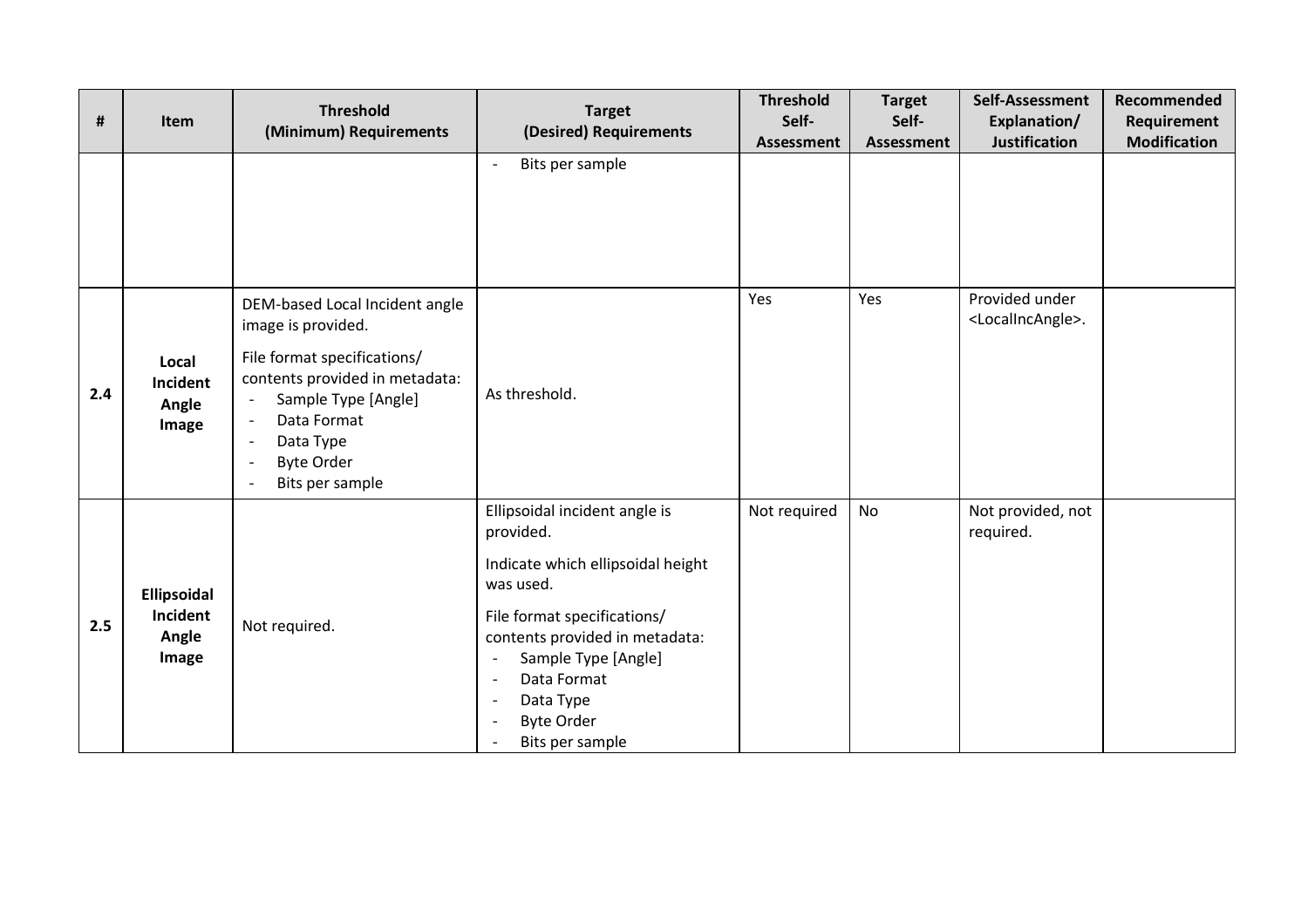| #   | <b>Item</b>                       | <b>Threshold</b><br>(Minimum) Requirements | <b>Target</b><br>(Desired) Requirements                                                                                                                                                                                                                                                                                                                                                  | <b>Threshold</b><br>Self-<br>Assessment | <b>Target</b><br>Self-<br>Assessment | Self-Assessment<br>Explanation/<br><b>Justification</b> | Recommended<br>Requirement<br><b>Modification</b> |
|-----|-----------------------------------|--------------------------------------------|------------------------------------------------------------------------------------------------------------------------------------------------------------------------------------------------------------------------------------------------------------------------------------------------------------------------------------------------------------------------------------------|-----------------------------------------|--------------------------------------|---------------------------------------------------------|---------------------------------------------------|
| 2.6 | <b>Noise Power</b><br>Image       | Not required.                              | Estimated noise equivalent $\sigma$ <sup>o</sup> (or<br>$\beta^0$ or $\gamma^0$ , as applicable) used for<br>Noise Removal, if applied, for each<br>channel.<br>File format specifications/<br>contents provided in metadata:<br>Sample Type [NESZ or NEBZ]<br>Data Format<br>Data Type<br><b>Byte Order</b><br>Bits per sample                                                          | Not required                            | No                                   | Not provided, not<br>required.                          |                                                   |
| 2.7 | Gamma-to-<br>Sigma Ratio<br>Image | Not required.                              | Ratio of the integrated area in the<br>Gamma projection over the<br>integrated area in the Sigma<br>projection (ground). Multiplying<br>RTC $\gamma$ <sup>o</sup> by this ratio results in an<br>estimate of RTC $\sigma$ °.<br>File format specifications/<br>contents provided in metadata:<br>Sample Type [Ratio]<br>Data Format<br>Data Type<br><b>Byte Order</b><br>Bits per sample | Not required                            | <b>No</b>                            | Not provided, not<br>required.                          |                                                   |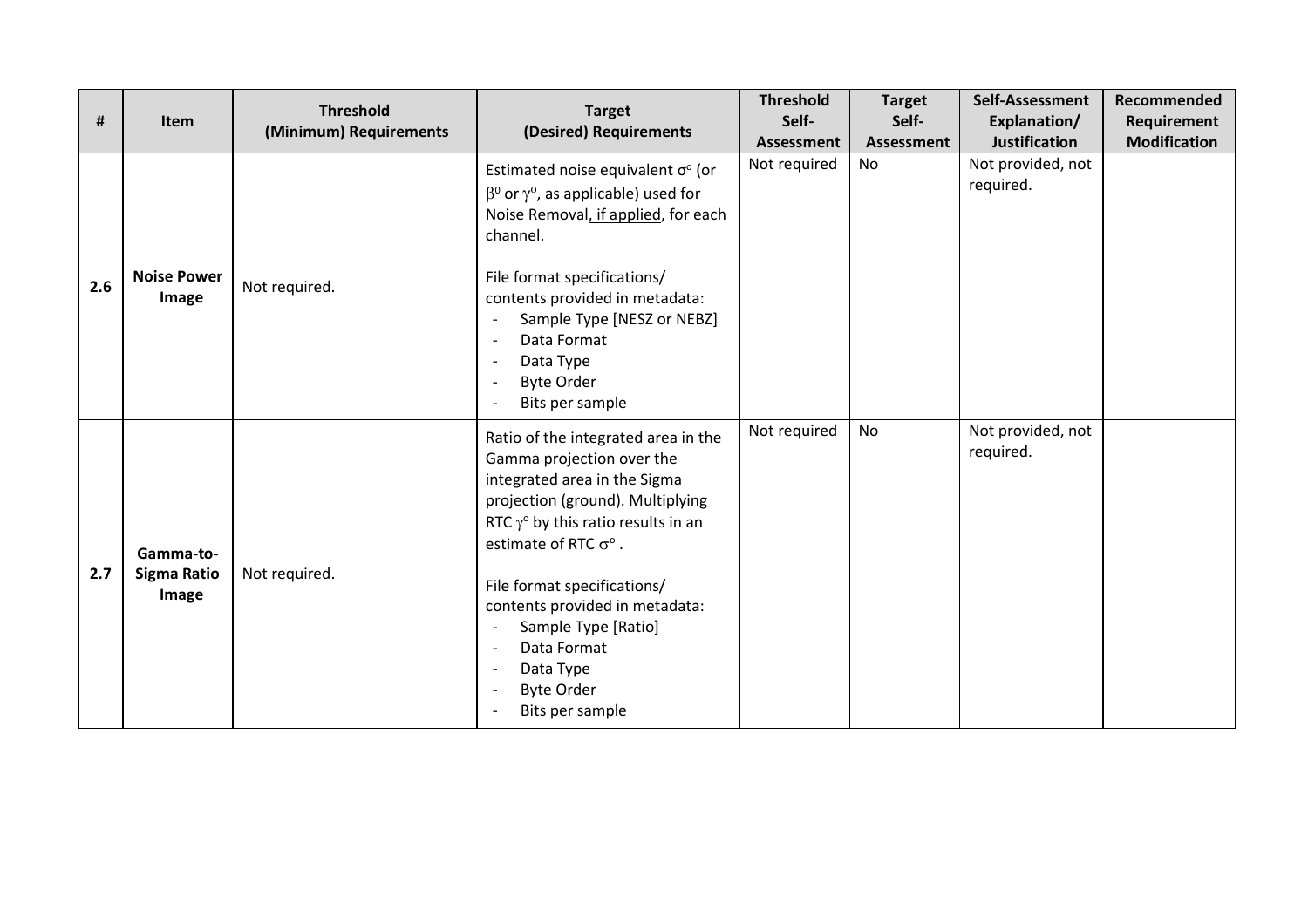| #   | Item                                  | <b>Threshold</b><br>(Minimum) Requirements                                                                                                                                                                                                                                                                                                                                                                                                                                                                                                                                                                                                                                                                                                                                       | <b>Target</b><br>(Desired) Requirements                                                | <b>Threshold</b><br>Self-<br><b>Assessment</b> | <b>Target</b><br>Self-<br><b>Assessment</b> | Self-Assessment<br>Explanation/<br><b>Justification</b>                                                                                     | Recommended<br>Requirement<br><b>Modification</b> |
|-----|---------------------------------------|----------------------------------------------------------------------------------------------------------------------------------------------------------------------------------------------------------------------------------------------------------------------------------------------------------------------------------------------------------------------------------------------------------------------------------------------------------------------------------------------------------------------------------------------------------------------------------------------------------------------------------------------------------------------------------------------------------------------------------------------------------------------------------|----------------------------------------------------------------------------------------|------------------------------------------------|---------------------------------------------|---------------------------------------------------------------------------------------------------------------------------------------------|---------------------------------------------------|
| 2.8 | <b>Acquisition</b><br><b>ID Image</b> | Note: Required for multi-<br>source product only.<br>Acquisition ID, or acquisition<br>date, for each pixel is<br>identified.<br>In case of multi-temporal<br>image stacks, use source<br>acquisition ID (i.e., 1.6 acqID<br>values) to list contributing<br>images.<br>In case of Date, data represent<br>day offset to reference<br>observation date [UTC]. Date<br>used as reference ("Day 0") is<br>provided in the metadata.<br>Pixels not representing a<br>unique date (e.g., pixels<br>averaged in image overlap<br>zones) are flagged with a pre-<br>set pixel value that is provided<br>in the metadata.<br>File format specifications/<br>contents provided in metadata:<br>Sample Type [Day, ID]<br>Data Format<br>Data Type<br><b>Byte Order</b><br>Bits per sample | In case of image composites, the<br>sources for each pixel are<br>uniquely identified. | Not required                                   | Not required                                | Not provided, not<br>required for<br>single source. As<br>only single<br>datatakes are<br>processed this is<br>considered single<br>source. |                                                   |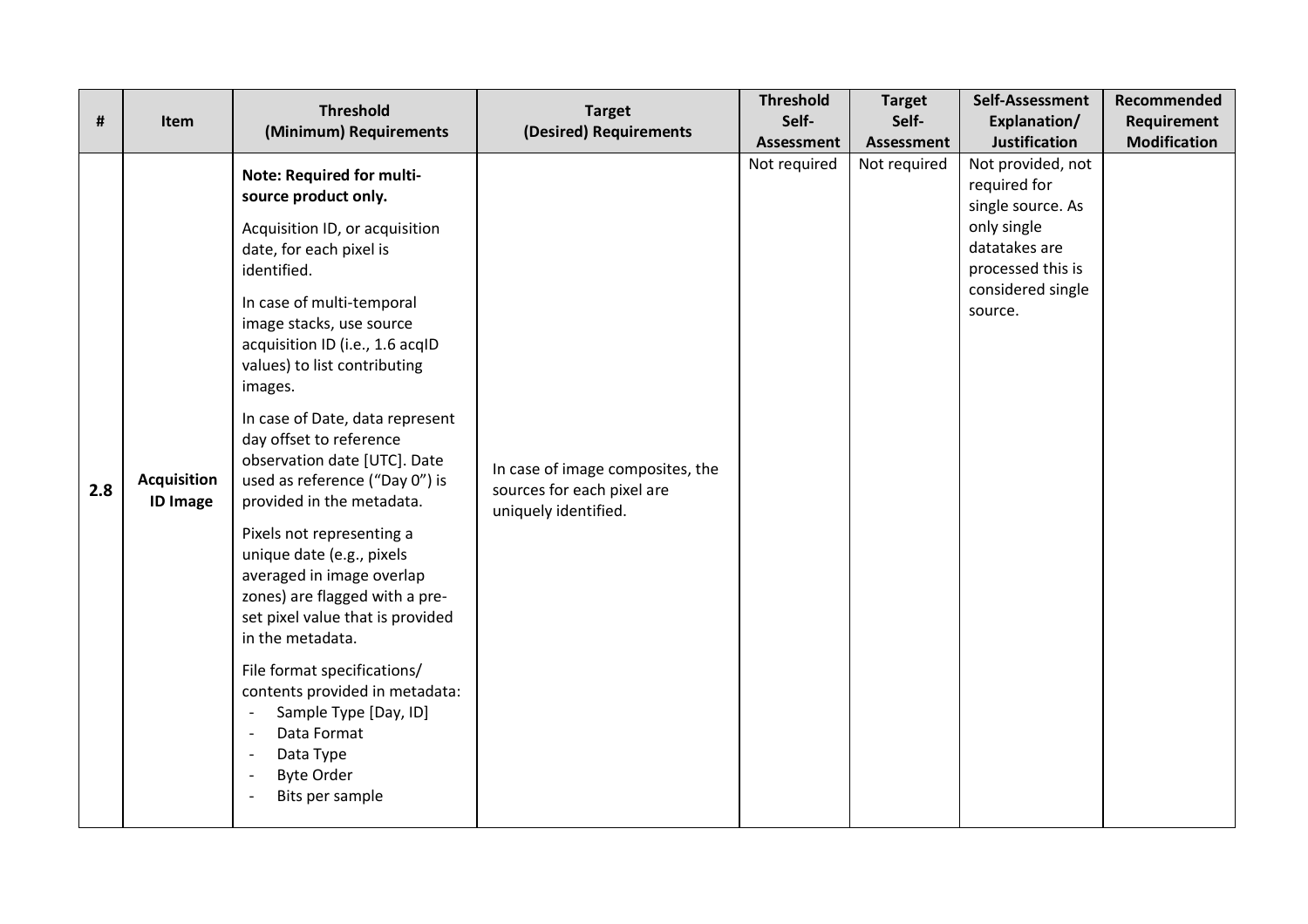| #   | <b>Item</b>             | <b>Threshold</b><br>(Minimum) Requirements | <b>Target</b><br>(Desired) Requirements                                                                                                                                                                                                                                                                                                                               | <b>Threshold</b><br>Self-<br>Assessment | <b>Target</b><br>Self-<br>Assessment | Self-Assessment<br>Explanation/<br><b>Justification</b> | Recommended<br>Requirement<br><b>Modification</b> |
|-----|-------------------------|--------------------------------------------|-----------------------------------------------------------------------------------------------------------------------------------------------------------------------------------------------------------------------------------------------------------------------------------------------------------------------------------------------------------------------|-----------------------------------------|--------------------------------------|---------------------------------------------------------|---------------------------------------------------|
| 2.9 | Per-pixel<br><b>DEM</b> | Not required.                              | Provide DEM as used during the<br>geometric and radiometric<br>processing of the SAR data,<br>resampled to an exact geometric<br>match in extent and resolution<br>with the CARD4L SAR image<br>product.<br>File format specifications/<br>contents provided in metadata:<br>Sample Type [Height]<br>Data Format<br>Data Type<br><b>Byte Order</b><br>Bits per sample | Not required                            | No                                   | Not provided, not<br>required.                          |                                                   |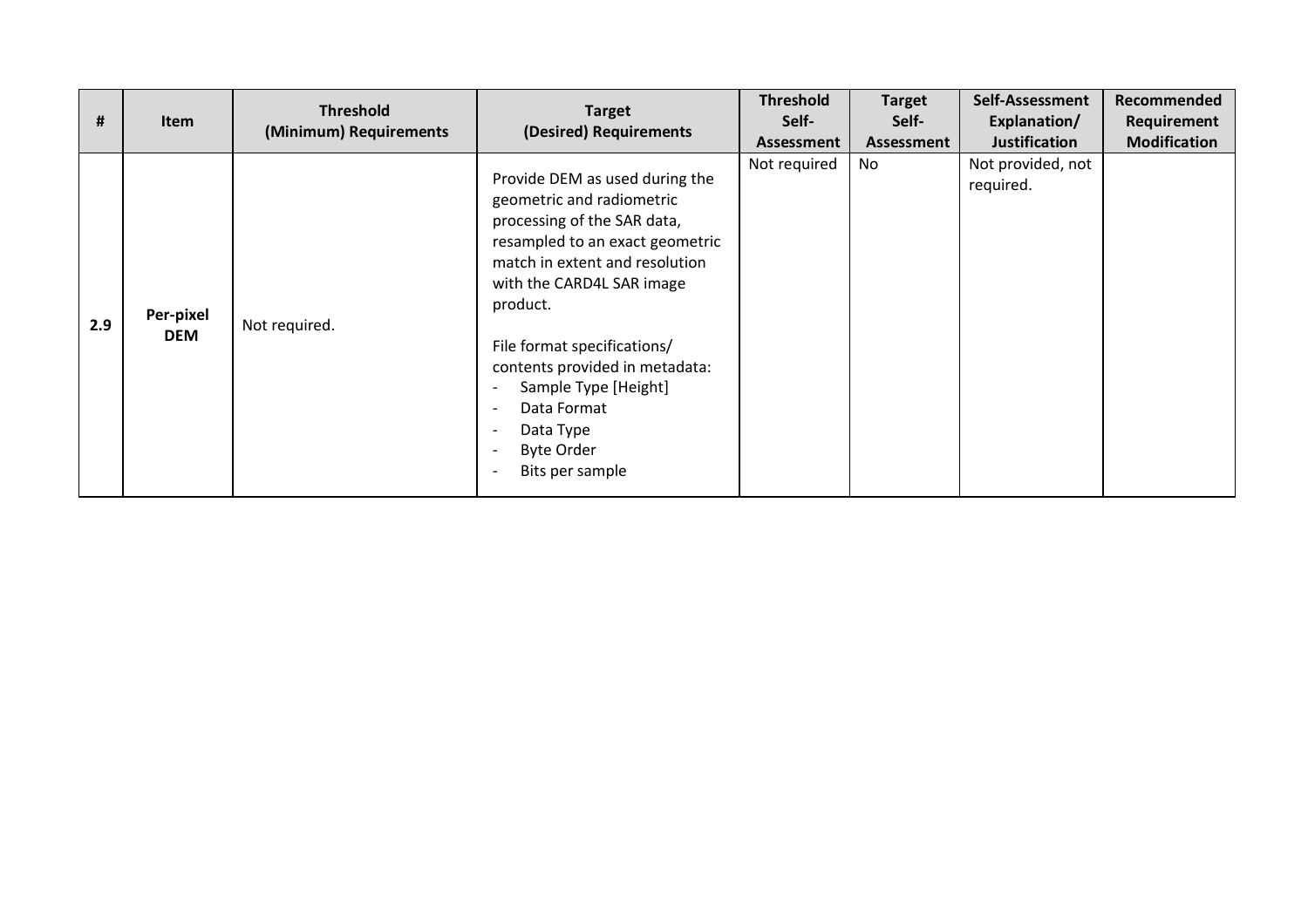## **Radiometric Terrain Corrected Measurements**

*The following requirements must be met for all pixels in a collection. The requirements indicate the necessary outcomes and to some degree the minimum steps necessary to be deemed to have achieved those outcomes. Radiometric corrections must lead to normalised measurement(s) of backscatter intensity.*

| #   | Item                                      | <b>Threshold</b><br>(Minimum) Requirements                                                                                                                                                                                                                                                                                                                                                                                                                                                                                                                                                                                                                                                           | <b>Target</b><br>(Desired) Requirements | <b>Threshold</b><br>Self-<br>Assessment | <b>Target</b><br>Self-<br>Assessment | Self-Assessment<br>Explanation/<br><b>Justification</b>                    | Recommended<br>Requirement<br><b>Modification</b> |
|-----|-------------------------------------------|------------------------------------------------------------------------------------------------------------------------------------------------------------------------------------------------------------------------------------------------------------------------------------------------------------------------------------------------------------------------------------------------------------------------------------------------------------------------------------------------------------------------------------------------------------------------------------------------------------------------------------------------------------------------------------------------------|-----------------------------------------|-----------------------------------------|--------------------------------------|----------------------------------------------------------------------------|---------------------------------------------------|
| 3.1 | <b>Backscatter</b><br><b>Measurements</b> | Terrain-flattened Gamma-Nought<br>backscatter coefficient $(Y_T^0)$ is<br>provided for each polarization<br>(e.g., HH, HV, VV, VH).<br>File format specifications/contents<br>provided in metadata:<br>Measurement Type [Gamma-<br>Nought]<br><b>Backscatter Expression</b><br>Convention [linear amplitude<br>or linear power*]<br>Polarization [HH/HV/VV/VH]<br>$\sim$<br>Data Format<br>$\overline{\phantom{a}}$<br>[Raw/GeoTif/COG, ]<br>Data Type [Byte/Int/Float, ]<br>Byte order<br>$\overline{\phantom{0}}$<br>Bits per sample<br>*Note: transformation to the<br>logarithm decibel scale is not<br>required or desired as this step<br>can be easily completed by the<br>user if necessary. | As threshold.                           | Yes                                     | Yes                                  | Provided under<br><backscattermea<br>surementData&gt;.</backscattermea<br> |                                                   |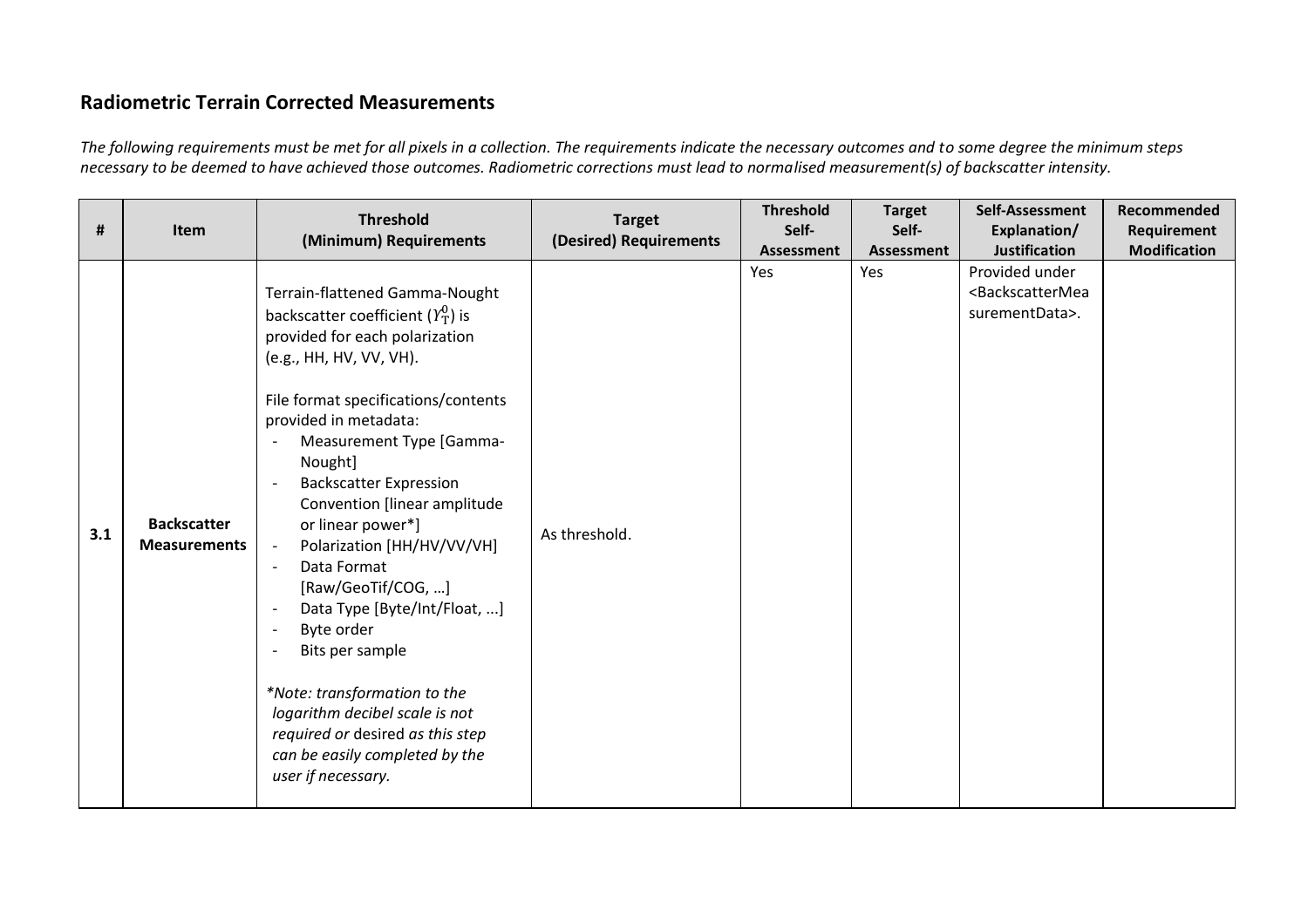| #   | Item                                                                           | <b>Threshold</b><br>(Minimum) Requirements                                                                                                                                                                                                                                                                                                                                                                                                                                                                                                   | <b>Target</b><br>(Desired) Requirements                                                                            | <b>Threshold</b><br>Self- | <b>Target</b><br>Self-   | Self-Assessment<br>Explanation/                                                                                                                                                                                                                                                                                                        | Recommended<br>Requirement |
|-----|--------------------------------------------------------------------------------|----------------------------------------------------------------------------------------------------------------------------------------------------------------------------------------------------------------------------------------------------------------------------------------------------------------------------------------------------------------------------------------------------------------------------------------------------------------------------------------------------------------------------------------------|--------------------------------------------------------------------------------------------------------------------|---------------------------|--------------------------|----------------------------------------------------------------------------------------------------------------------------------------------------------------------------------------------------------------------------------------------------------------------------------------------------------------------------------------|----------------------------|
| 3.2 | <b>Scaling</b><br>Conversion                                                   | Indicate equation to convert<br>from pixel linear<br>amplitude/power to logarithmic<br>decibel scale, including, if<br>applicable, associated calibration<br>(dB offset) factor.                                                                                                                                                                                                                                                                                                                                                             | As threshold.                                                                                                      | <b>Assessment</b><br>Yes  | <b>Assessment</b><br>Yes | Justification<br>Provided under<br><backscatterconv<br>ersionEq&gt;.</backscatterconv<br>                                                                                                                                                                                                                                              | <b>Modification</b>        |
| 3.3 | <b>Noise Removal</b>                                                           | Flag if noise removal* has been<br>applied (Y/N). Metadata should<br>include reference to algorithm as<br>URL or DOI<br>* Note: Thermal noise removal and<br>image border noise removal to<br>remove overall scene noise and<br>scene edge artefacts, respectively.                                                                                                                                                                                                                                                                          | As threshold.                                                                                                      | Yes                       | Yes                      | Provided under<br><noiseremoval>.</noiseremoval>                                                                                                                                                                                                                                                                                       |                            |
| 3.4 | <b>Radiometric</b><br><b>Terrain</b><br><b>Correction</b><br><b>Algorithms</b> | Adjustments are made for terrain by<br>modelling the local illuminated<br>reference area using the preferred<br>choice of a traceable published peer<br>reviewed algorithm to produce a<br>radiometrically terrain corrected<br>(RTC) Gamma-Nought $(Y_T^0)$ .<br>Metadata references:<br>a citable peer-reviewed<br>algorithm<br>technical documentation<br>$\overline{\phantom{a}}$<br>regarding the implementation<br>of that algorithm expressed as<br><b>URLs or DOIs</b><br>the sources of ancillary data<br>used to make corrections. | Require resolution of DEM<br>better than the output<br>product resolution when<br>applying terrain<br>corrections. | Yes                       | Depends on<br>user       | Provided under<br><radiometricterr<br>rainCorrections&gt;.<br/>As the user<br/>chooses the<br/>output<br/>resolution, we<br/>cannot guarantee<br/>that the DEM<br/>resolution<br/>exceeds the<br/>output<br/>resolution. For DE<br/>Africa processing<br/>this is not the<br/>case (30m DEM,<br/>22m processing).</radiometricterr<br> |                            |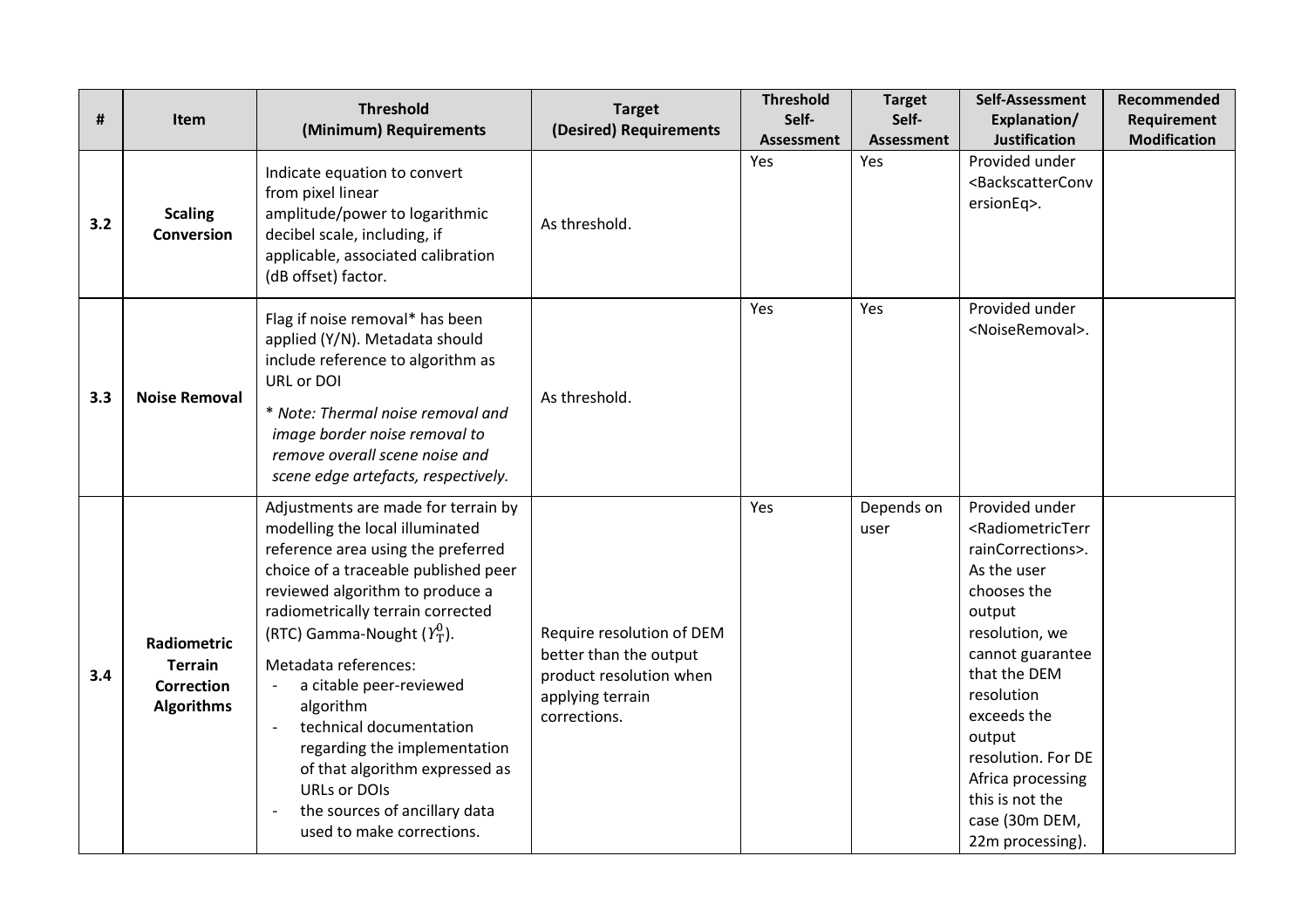| #   | <b>Item</b>                           | <b>Threshold</b><br>(Minimum) Requirements                                                                                      | <b>Target</b><br>(Desired) Requirements                                                                                                                     | <b>Threshold</b><br>Self-<br><b>Assessment</b> | <b>Target</b><br>Self-<br>Assessment | Self-Assessment<br>Explanation/<br><b>Justification</b>             | Recommended<br>Requirement<br><b>Modification</b> |
|-----|---------------------------------------|---------------------------------------------------------------------------------------------------------------------------------|-------------------------------------------------------------------------------------------------------------------------------------------------------------|------------------------------------------------|--------------------------------------|---------------------------------------------------------------------|---------------------------------------------------|
|     |                                       | Note 1: Examples of technical<br>documentation include an<br>Algorithm, Theoretical Basis<br>Document, product user quide, etc. |                                                                                                                                                             |                                                |                                      |                                                                     |                                                   |
| 3.5 | <b>Radiometric</b><br><b>Accuracy</b> | Not required.                                                                                                                   | Uncertainty (e.g., bounds<br>on $\gamma$ <sup>0</sup> ) information is<br>provided as document<br>referenced as URL or DOI.<br>SI traceability is achieved. | Not required                                   | <b>Yes</b>                           | Provided under<br><radiometricacc<br>uracy&gt;.</radiometricacc<br> |                                                   |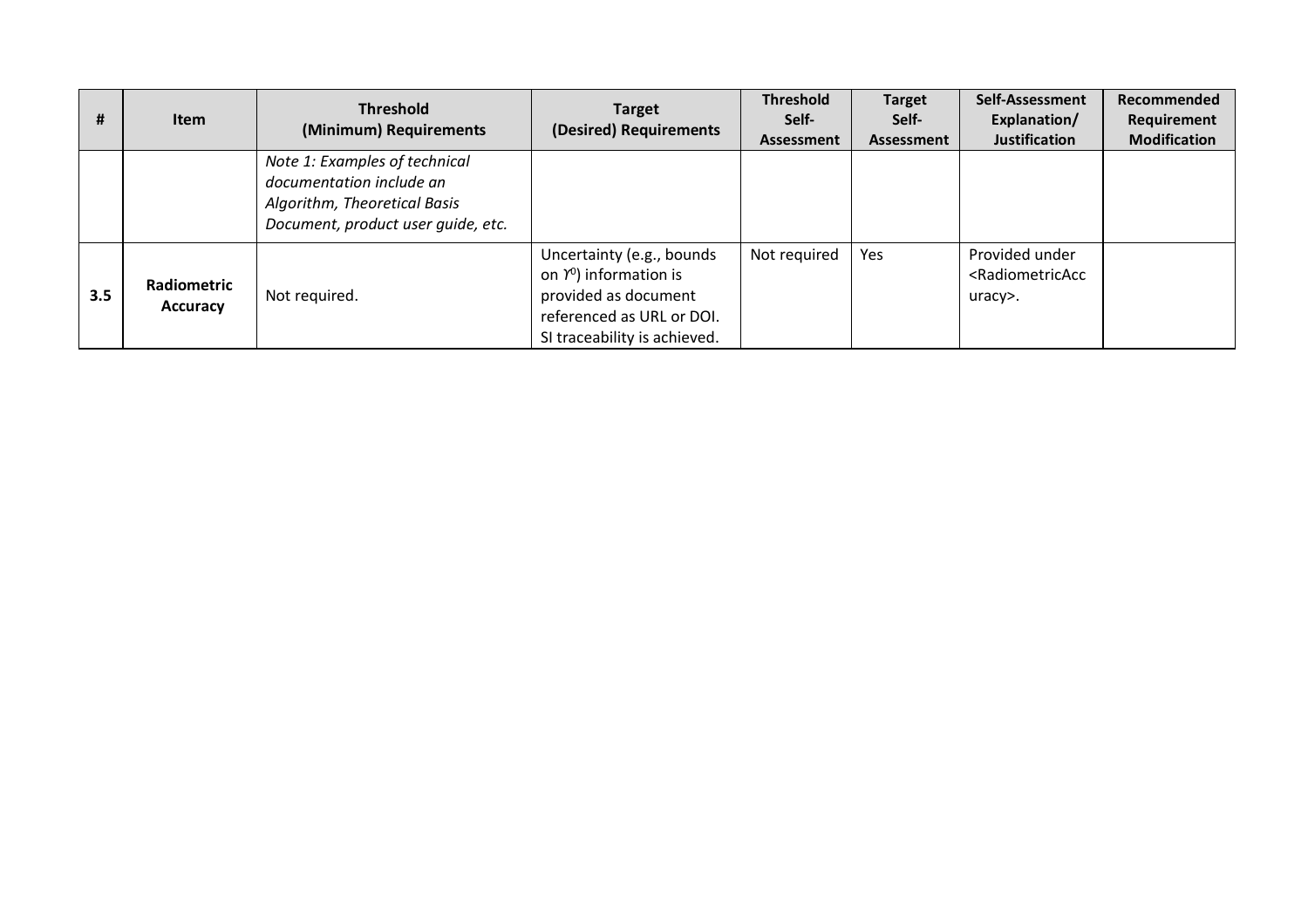## **Geometric Terrain Corrections**

*Geometric corrections must place the measurement accurately on the surface of the Earth (that is, geolocate the measurement) allowing measurements taken through time to be compared.*

| Ħ   | <b>Item</b>                                         | <b>Threshold</b><br>(Minimum) Requirements | <b>Target</b><br>(Desired) Requirements                                                                                                                                                                                                                                                                                                                                                                                                                                              | <b>Threshold</b><br>Self-<br><b>Assessment</b> | <b>Target</b><br>Self-<br>Assessment | Self-Assessment<br>Explanation/<br><b>Justification</b>                                                                                                                                                                                                                                                                                        | Recommended<br>Requirement<br><b>Modification</b> |
|-----|-----------------------------------------------------|--------------------------------------------|--------------------------------------------------------------------------------------------------------------------------------------------------------------------------------------------------------------------------------------------------------------------------------------------------------------------------------------------------------------------------------------------------------------------------------------------------------------------------------------|------------------------------------------------|--------------------------------------|------------------------------------------------------------------------------------------------------------------------------------------------------------------------------------------------------------------------------------------------------------------------------------------------------------------------------------------------|---------------------------------------------------|
| 4.1 | <b>Geometric</b><br>Correction<br><b>Algorithms</b> | Not required                               | Metadata references:<br>- A metadata citable peer-<br>reviewed algorithm,<br>- Technical documentation<br>regarding the<br>implementation of that<br>algorithm expressed as<br>URLs or DOIs<br>- The sources of ancillary data<br>used to make corrections.<br>- Resampling method used<br>for geometric processing of<br>the source data.<br>Note 1: Examples of technical<br>documentation can include e.g.,<br>an Algorithm, Theoretical Basis<br>Document, a Product User Guide. | Not required                                   | Unsure                               | Provided under<br><geocorralgori<br>thm&gt; and<br/><geocorrmeth<br>od&gt;.<br/>Technical<br/>documentation<br/>regarding the<br/>implementation<br/>is not provided<br/>(and not<br/>present in the<br/>XLSX). A peer<br/>reviewed<br/>algorithm was<br/>implemented.<br/>The remaining<br/>are provided.</geocorrmeth<br></geocorralgori<br> |                                                   |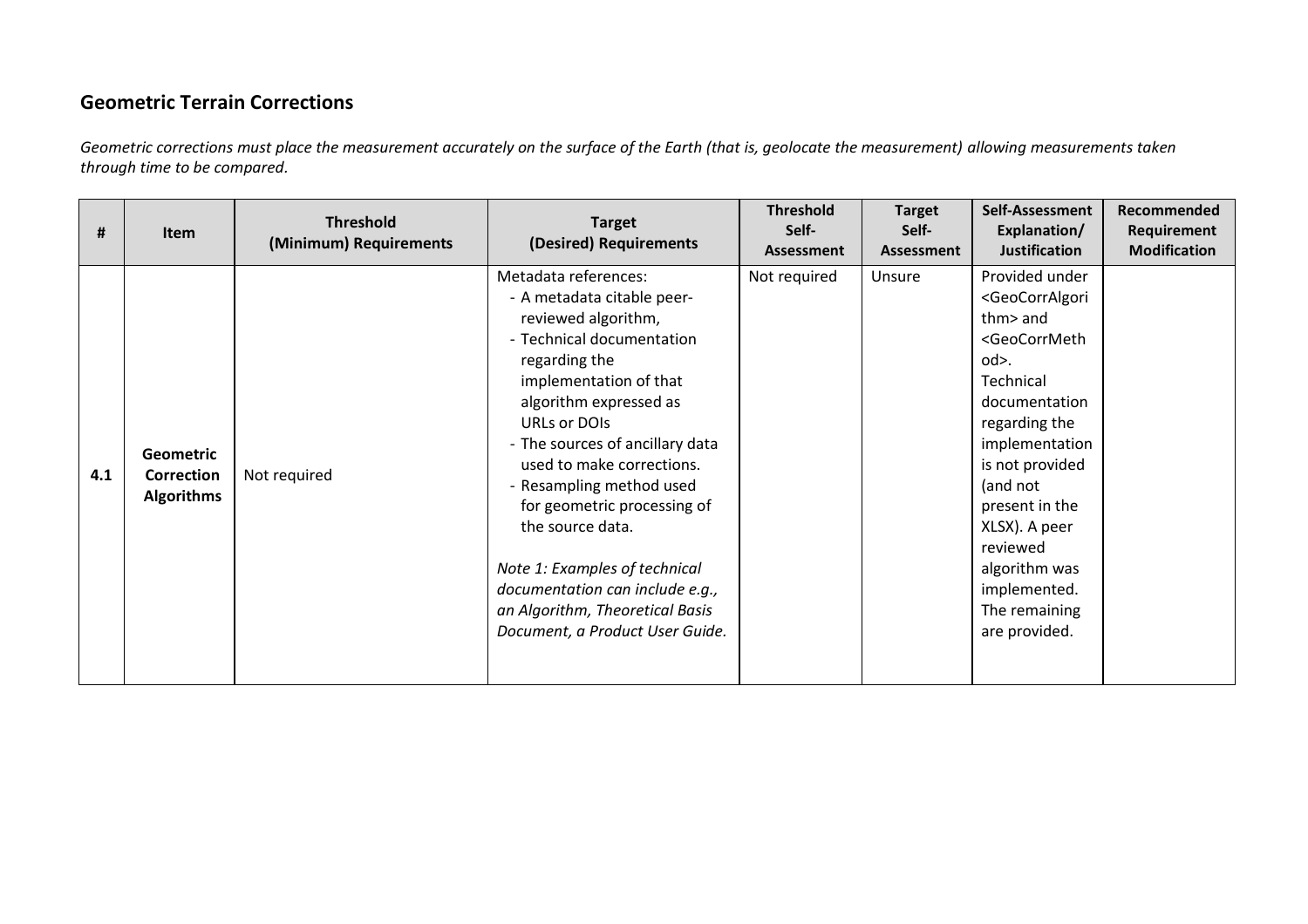| Ħ.  | <b>Item</b>                                 | <b>Threshold</b><br>(Minimum) Requirements                                                                                                                                                                                                                                                                                                                                                                                             | <b>Target</b><br>(Desired) Requirements                                                                                                                                                                                                                                      | <b>Threshold</b><br>Self-<br>Assessment | <b>Target</b><br>Self-<br><b>Assessment</b> | Self-Assessment<br>Explanation/<br><b>Justification</b>                                                                                                                                                                                                                                                                               | Recommended<br>Requirement<br><b>Modification</b> |
|-----|---------------------------------------------|----------------------------------------------------------------------------------------------------------------------------------------------------------------------------------------------------------------------------------------------------------------------------------------------------------------------------------------------------------------------------------------------------------------------------------------|------------------------------------------------------------------------------------------------------------------------------------------------------------------------------------------------------------------------------------------------------------------------------|-----------------------------------------|---------------------------------------------|---------------------------------------------------------------------------------------------------------------------------------------------------------------------------------------------------------------------------------------------------------------------------------------------------------------------------------------|---------------------------------------------------|
| 4.2 | <b>Digital</b><br><b>Elevation</b><br>Model | During ortho-rectification, the<br>a)<br>data provider shall use the<br>same DEM that was used for<br>the radiometric terrain<br>flattening to ensure<br>consistency of the data stack.<br>$\vert b \rangle$<br>Provide reference to Digital<br>Elevation Model used for<br><b>Geometric Terrain Correction.</b><br>Provide reference to Earth<br>$\mathsf{C}$<br><b>Gravitational Model (EGM)</b><br>used for Geometric<br>Correction | A DEM with comparable or<br>a)<br>better resolution to the<br>resolution of the output<br>CARD4L product shall be<br>used.<br>Resampling method used<br>b)<br>for preparation of the<br>DEM.<br>Method used for<br>$\mathsf{C}$<br>resampling of EGM.<br>As threshold.<br>d) | Yes                                     | Depends on<br>user                          | Provided under<br><digitalelevatio<br>nModel&gt;. As<br/>the user<br/>chooses the<br/>output<br/>resolution, we<br/>cannot<br/>guarantee that<br/>the DEM<br/>resolution<br/>exceeds the<br/>output<br/>resolution. For<br/>DE Africa<br/>processing this<br/>is not the case<br/>(30m DEM, 22m<br/>processing).</digitalelevatio<br> |                                                   |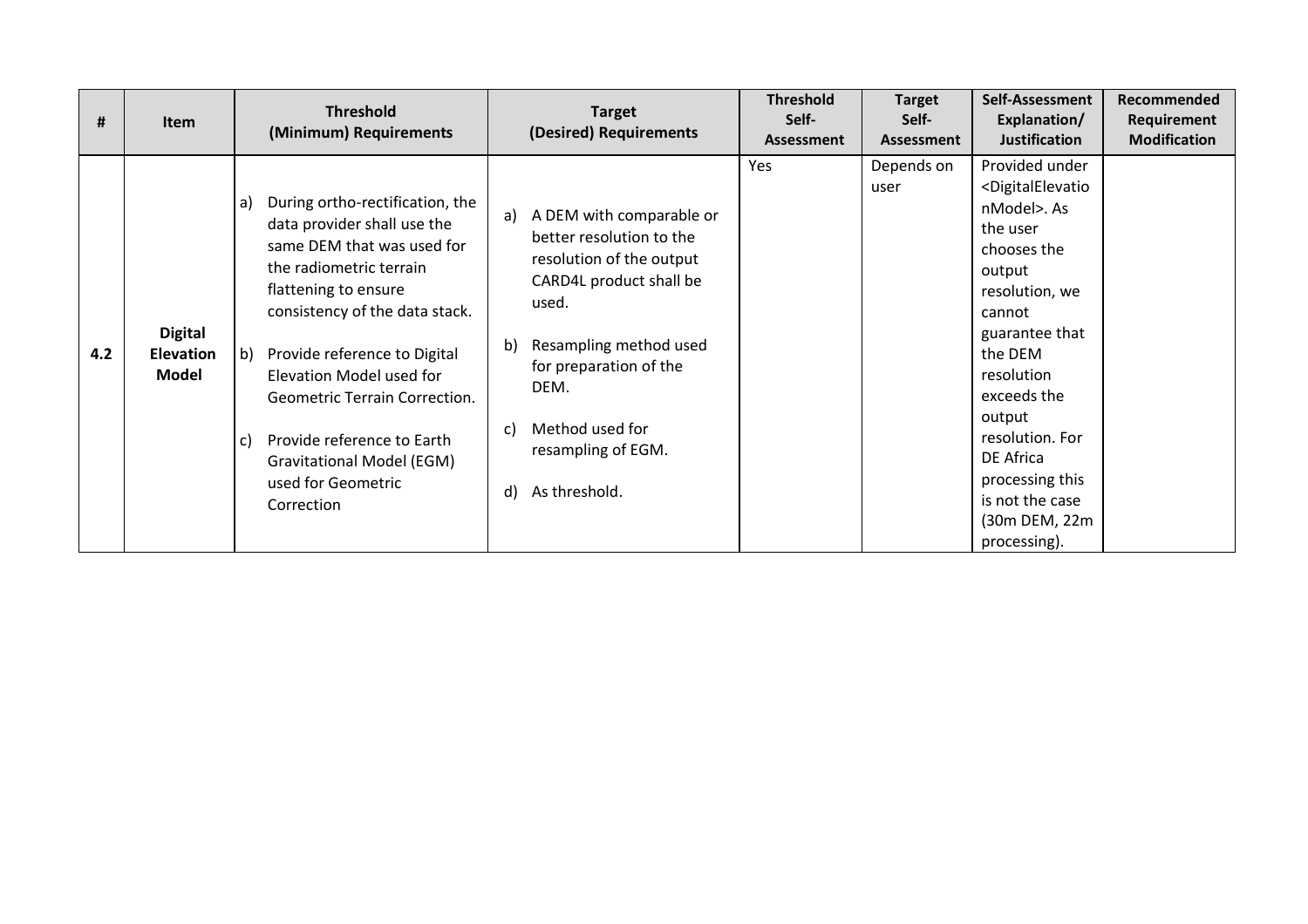| Ħ.  | <b>Item</b>                         | <b>Threshold</b><br>(Minimum) Requirements                                                                                                                                                                                                                                                                                                                                                                                                                                   | <b>Target</b><br>(Desired) Requirements                                                                                                                                                                               | <b>Threshold</b><br>Self-<br>Assessment | <b>Target</b><br>Self-<br><b>Assessment</b> | Self-Assessment<br>Explanation/<br><b>Justification</b>                                                                                                                                                                                                          | Recommended<br>Requirement<br><b>Modification</b> |
|-----|-------------------------------------|------------------------------------------------------------------------------------------------------------------------------------------------------------------------------------------------------------------------------------------------------------------------------------------------------------------------------------------------------------------------------------------------------------------------------------------------------------------------------|-----------------------------------------------------------------------------------------------------------------------------------------------------------------------------------------------------------------------|-----------------------------------------|---------------------------------------------|------------------------------------------------------------------------------------------------------------------------------------------------------------------------------------------------------------------------------------------------------------------|---------------------------------------------------|
| 4.3 | <b>Geometric</b><br><b>Accuracy</b> | An estimate of the absolute<br>localisation error is provided as<br>bias and standard deviation,<br>provided in slant range/azimuth,<br>or Northing/Easting.<br>Note 1: Can be obtained from<br>corner reflector measurements or<br>mission calibration/validation<br>results.<br>Note 2: Accurate geolocation is a<br>prerequisite to radar processing<br>to correct for terrain. To enable<br>interoperability between radar<br>sensors, absolute accuracy is<br>required. | Output product sub-sample<br>accuracy should be less than or<br>equal to 0.1-pixel radial root<br>mean square error (rRMSE).<br>Provide documentation of<br>estimate of absolute localisation<br>error as DOI or URL. | Yes                                     | Depends on<br>user                          | Provided under<br><geocorraccur<br>acy&gt;. As the<br/>user chooses<br/>the output<br/>resolution, we<br/>cannot<br/>guarantee that<br/>subsample<br/><math>accuracy is &lt; =</math><br/>0.1. For DE<br/>Africa<br/>processing it is<br/>0.2.</geocorraccur<br> |                                                   |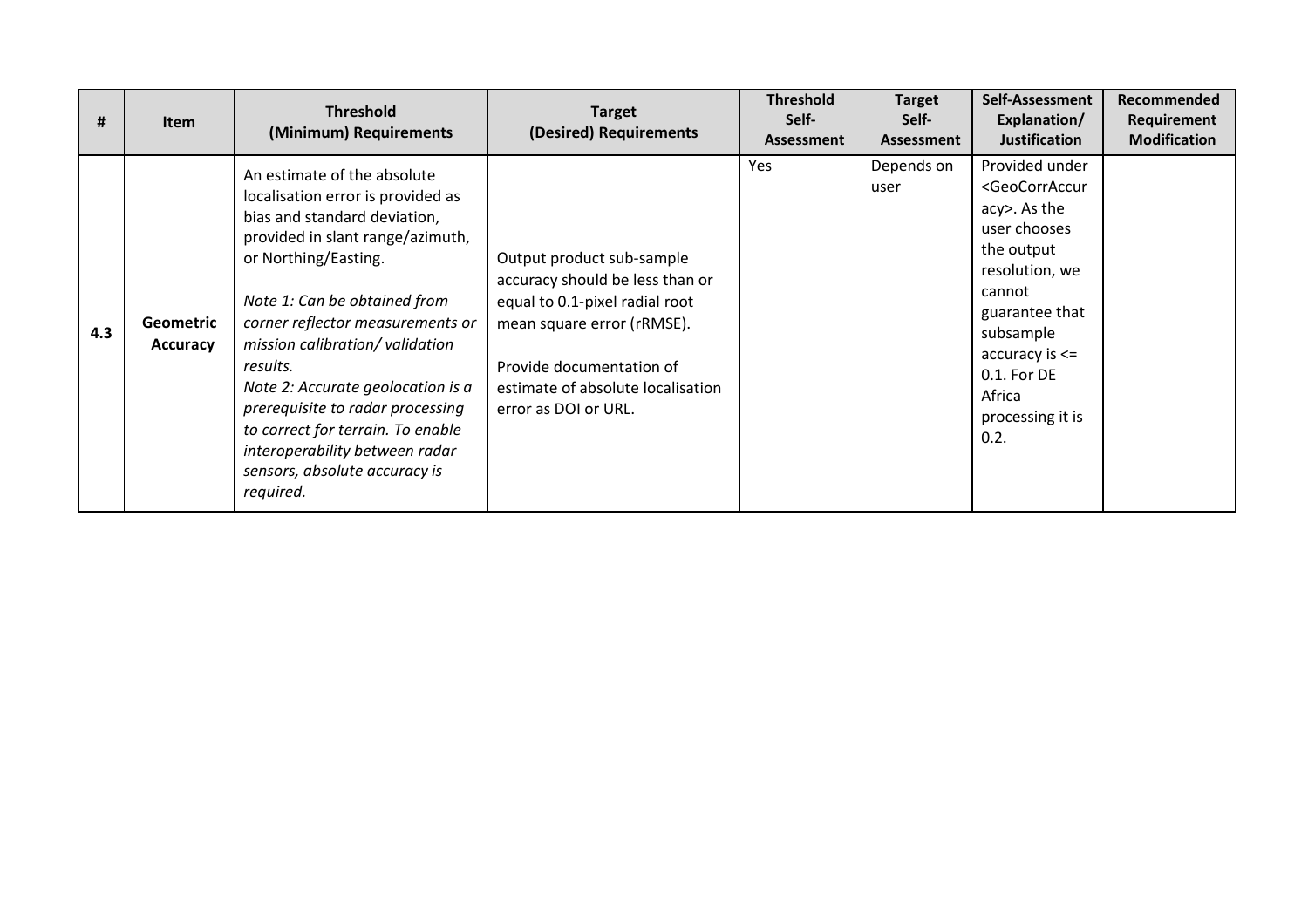| #   | <b>Item</b>            | <b>Threshold</b><br>(Minimum) Requirements                                                                                                                                                                                                                                                                                                                                                                                                                                                                                                          | <b>Target</b><br>(Desired) Requirements                                                                                                                                                                                                                                                                                                                                                                                                                                                                                                                                                                                                                                                 | <b>Threshold</b><br>Self-<br>Assessment | <b>Target</b><br>Self-<br>Assessment | Self-Assessment<br>Explanation/<br><b>Justification</b>                                                                                                                                             | Recommended<br>Requirement<br><b>Modification</b> |
|-----|------------------------|-----------------------------------------------------------------------------------------------------------------------------------------------------------------------------------------------------------------------------------------------------------------------------------------------------------------------------------------------------------------------------------------------------------------------------------------------------------------------------------------------------------------------------------------------------|-----------------------------------------------------------------------------------------------------------------------------------------------------------------------------------------------------------------------------------------------------------------------------------------------------------------------------------------------------------------------------------------------------------------------------------------------------------------------------------------------------------------------------------------------------------------------------------------------------------------------------------------------------------------------------------------|-----------------------------------------|--------------------------------------|-----------------------------------------------------------------------------------------------------------------------------------------------------------------------------------------------------|---------------------------------------------------|
| 4.4 | Gridding<br>Convention | A consistent gridding/sampling<br>frame is used. The origin is<br>chosen to minimise any need for<br>subsequent resampling between<br>multiple products (be they from<br>the same or different providers).<br>This is typically accomplished via<br>a "snap to grid" in relation to<br>the most proximate grid tile in a<br>global system.**<br>** If a product hierarchy of<br>resolutions exists (or is<br>planned), the multiple<br>resolutions should nest within<br>each other (e.g., 12.5m, 25m,<br>50m, 100m, etc.), and not be<br>disjoint. | Provide DOI or URL to gridding<br>convention used.<br>When multiple providers share a<br>common map projection,<br>providers are encouraged to<br>standardise the origins of their<br>products among each other.<br>In the case of UTM/UPS<br>coordinates, the upper left<br>corner coordinates should be set<br>to an integer multiple of sample<br>intervals from a 100 km by 100<br>km grid tile of the Military Grid<br>Reference System's 100k<br>coordinates ("snap to grid").<br>For products presented in<br>geographic coordinates (latitude<br>and longitude), the origin should<br>be set to an integer multiple of<br>samples in relation to the closest<br>integer degree. | Yes                                     | Yes                                  | Provided under<br><griddingconve<br>ntion&gt; and<br/><gridname>.<br/>The exact tiling<br/>grid in SHP<br/>format can be<br/>downloaded at<br/>the provided<br/>link.</gridname></griddingconve<br> |                                                   |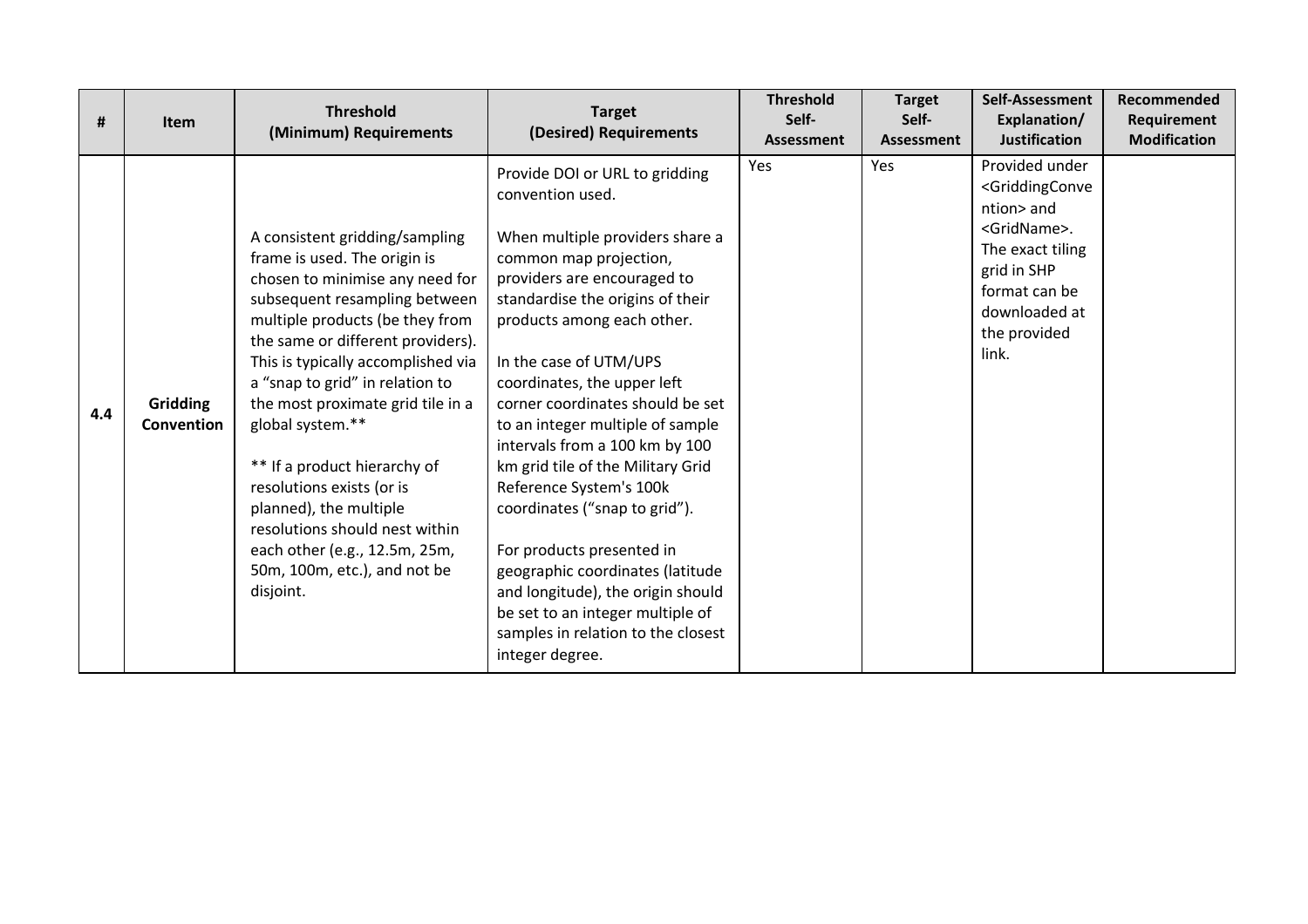# **Summary Self-Assessment Table**

|                         |                                                      | <b>Threshold</b> | <b>Target</b>   |
|-------------------------|------------------------------------------------------|------------------|-----------------|
| $\mathbf{1}$            | <b>General Metadata</b>                              |                  |                 |
| 1.1                     | Traceability                                         | Not required     | No              |
| 1.2                     | Metadata Machine Readability                         | Yes              | Yes             |
| 1.3                     | Product type                                         | Yes              | Yes             |
| 1.4                     | Document Identifier                                  | Yes              | Yes             |
| 1.5                     | <b>Data Collection Time</b>                          | Yes              | Yes             |
| 1.6                     | <b>Source Data Attributes</b>                        |                  |                 |
| 1.6.1                   | <b>Source Data Access</b>                            | Yes              | Yes             |
| 1.6.2                   | Instrument                                           | Yes              | Yes             |
| 1.6.3                   | Source Data Acquisition Time                         | Yes              | Yes             |
| 1.6.4                   | <b>Source Data Acquisition Parameters</b>            | Yes              | Yes             |
| 1.6.5                   | Source Data Orbit Information                        | Yes              | <b>No</b>       |
| 1.6.6                   | Source Data Processing Information                   | Yes              | Yes             |
| 1.6.7                   | Source Data Image Attributes                         | Yes              | Yes             |
| 1.6.8                   | <b>Sensor Calibration</b>                            | Yes              | Yes             |
| 1.6.9                   | Performance Indicators                               | Yes              | Yes             |
| 1.6.10                  | <b>Source Data Polarimetric Calibration Matrices</b> | Not required     | No              |
| 1.6.11                  | <b>Mean Faraday Rotation Angle</b>                   | Not required     | <b>No</b>       |
| 1.6.12                  | Ionosphere Indicator                                 | Not required     | No              |
| 1.7                     | <b>CARD4L Product Attributes</b>                     |                  |                 |
| 1.7.1                   | <b>Product Data Access</b>                           | Yes              | Yes             |
| 1.7.2                   | <b>Ancillary Data</b>                                | Not required     | Yes             |
| 1.7.3                   | <b>Product Sample Spacing</b>                        | Yes              | Yes             |
| 1.7.4                   | <b>Product Filtering</b>                             | Yes              | Yes             |
| 1.7.5                   | <b>Product Bounding Box</b>                          | Yes              | Yes             |
| 1.7.6                   | <b>Product Image Extent</b>                          | Yes              | Yes             |
| 1.7.7                   | Product Image Size                                   | Yes              | Yes             |
| 1.7.8                   | <b>Product Pixel Coordinate Convention</b>           | Yes              | Yes             |
| 1.7.9                   | Product Coordinate Reference System                  | Yes              | Yes             |
| $\overline{2}$          | <b>Per-Pixel Metadata</b>                            |                  |                 |
| 2.1                     | Metadata Machine Readability                         | Yes              | Yes             |
| 2.2                     | Data Mask Image                                      | Yes              | Unsure          |
| 2.3                     | <b>Scattering Area Image</b>                         | Not required     | Yes             |
| 2.4                     | Local Incident Angle Image                           | Yes              | Yes             |
| 2.5                     | Ellipsoidal Incident Angle Image                     | Not required     | No              |
| 2.6                     | Noise Power Image                                    | Not required     | No              |
| 2.7                     | Gamma-to-Sigma Ratio Image                           | Not required     | No              |
| 2.8                     | Acquisition ID Image                                 | Not required     | Yes             |
| 2.9                     | Per-Pixel DEM                                        | Not required     | No              |
| $\overline{\mathbf{3}}$ | <b>Radiometric Terrain Corrected Measurements</b>    |                  |                 |
| 3.1                     | <b>Backscatter Measurements</b>                      | Yes              | Yes             |
| 3.2                     | <b>Scaling Conversion</b>                            | Yes              | Yes             |
| 3.3                     | Noise Removal                                        | Yes              | Yes             |
| 3.4                     | Radiometric Terrain Correction Algorithms            | Yes              | Depends on user |
| 3.5                     | <b>Radiometric Accuracy</b>                          | Not required     | Yes             |
| $\overline{\mathbf{4}}$ | <b>Geometric Terrain Corrections</b>                 |                  |                 |
| 4.1                     | <b>Geometric Correction Algorithms</b>               | Not required     | Unsure          |
| 4.2                     | <b>Digital Elevation Model</b>                       | Yes              | Depends on user |
| 4.3                     | <b>Geometric Accuracy</b>                            | Yes              | Depends on user |
| 4.4                     | <b>Gridding Convention</b>                           | Yes              | Yes             |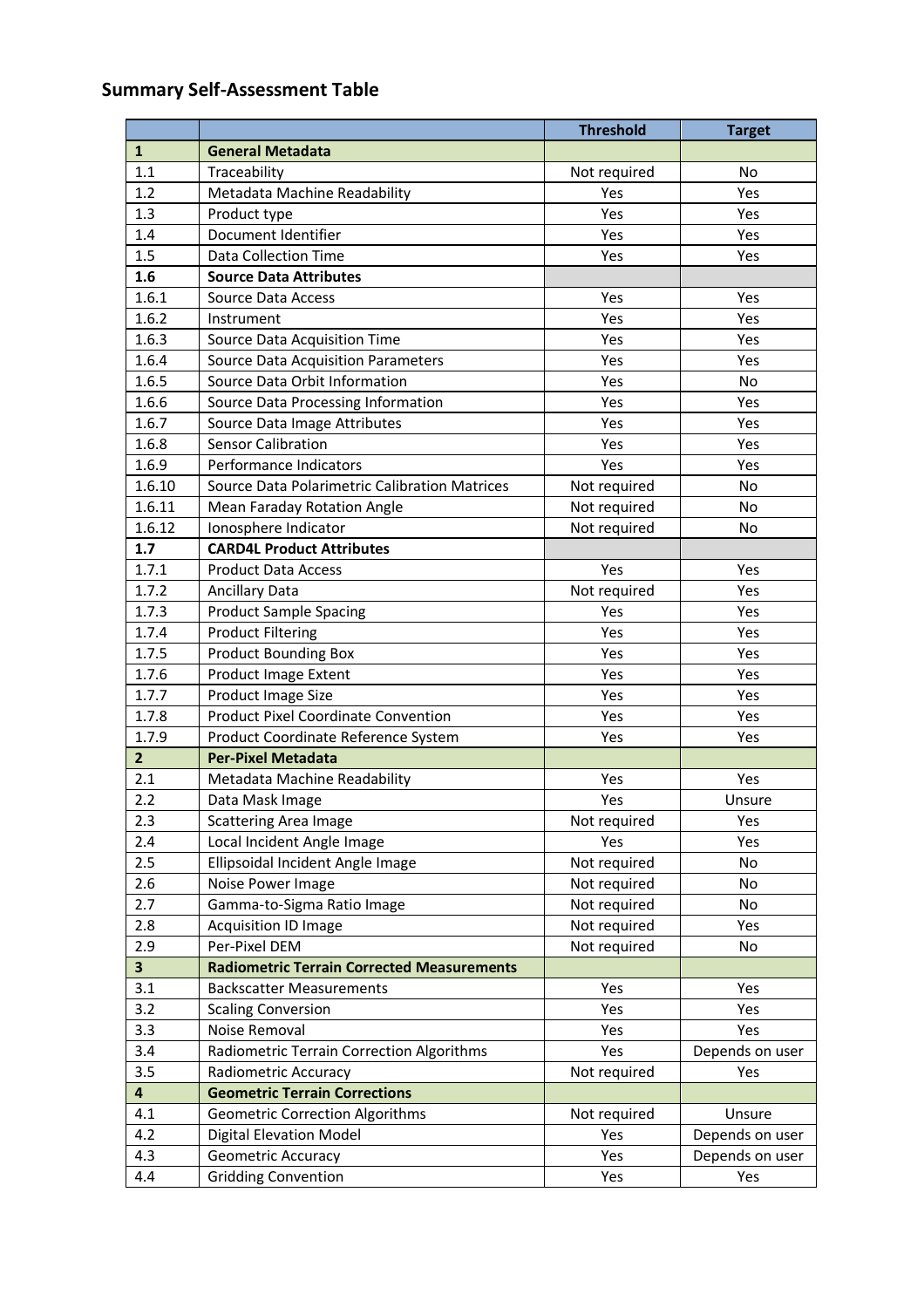## **Guidance**

This section aims to provide background and specific information on the processing steps that can be used to achieve analysis ready data. This Guidance material does not replace or over-ride the specifications.

#### **Introduction to CARD4L**

#### **What are CEOS Analysis Ready Data for Land (CARD4L) products?**

CARD4L products have been processed to a minimum set of requirements and organized into a form that allows immediate analysis with a minimum of additional user effort. These products would be resampled onto a common geometric grid (for a given product) and would provide baseline data for further interoperability both through time and with other datasets.

CARD4L products are intended to be flexible and accessible products suitable for a wide range of users for a wide variety of applications, including particularly time series analysis and multi-sensor application development. They are also intended to support rapid ingestion and exploitation via high-performance computing, cloud computing, and other future data architectures. They may not be suitable for all purposes and are not intended as a 'replacement' for other types of satellite products.

#### **When can a product be called CARD4L?**

The CARD4L branding is applied to a particular product once:

- The product has been assessed as meeting CARD4L requirements by the agency responsible for production and distribution of the product.
- The assessment has been peer reviewed by the CEOS Land Surface Imaging Virtual Constellation in consultation with the CEOS Working Group on Calibration and Validation.

Agencies or other entities considering undertaking an assessment process should contact the co-leads of the [Land Surface Imaging Virtual Constellation.](http://ceos.org/ourwork/virtual-constellations/lsi/)

A product can continue to use CARD4L branding as long as its generation and distribution remain consistent with the peer-reviewed assessment.

#### **What is the difference between Threshold and Target?**

Products that meet all threshold requirements should be immediately useful for scientific analysis or decisionmaking.

Products that meet target requirements will reduce the overall product uncertainties and enhance broad-scale applications. For example, the products may enhance interoperability or provide increased accuracy through additional corrections that are not reasonable at the *threshold* level.

Target requirements anticipate continuous improvement of methods and evolution of community expectations, which are both normal and inevitable in a developing field. Over time, *target* specifications may (as subject to due process) become accepted as *threshold* requirements.